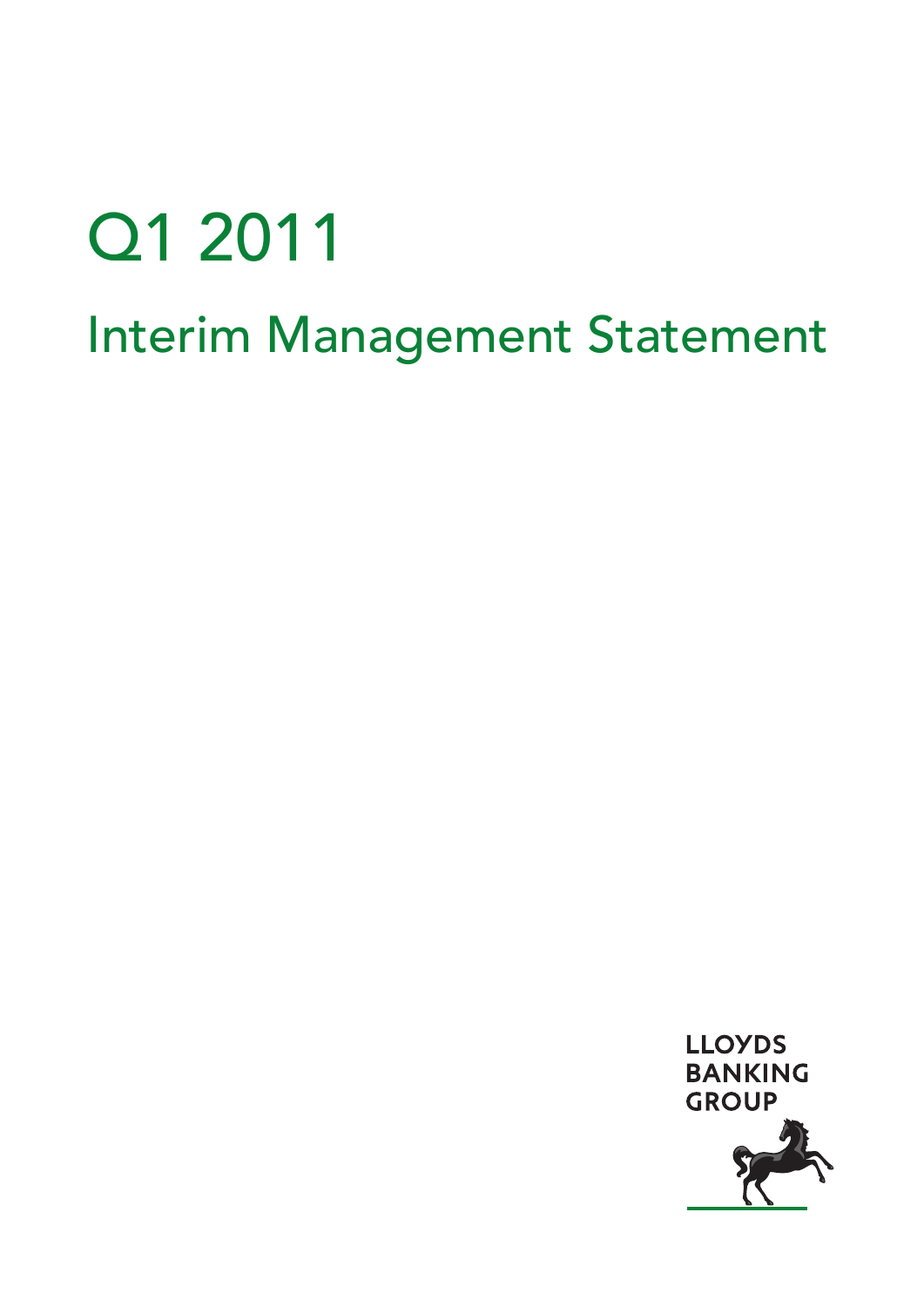#### **BASIS OF PRESENTATION**

This report covers the results of Lloyds Banking Group plc (the Company) together with its subsidiaries (the Group) for the quarter ended 31 March 2011.

#### **Statutory basis**

Statutory results are set out on pages 16 and 17. However, a number of factors have had a significant effect on the comparability of the Group's financial position and results. As a result, comparison on a statutory basis of the 2011 results with 2010 is of limited benefit.

#### **Combined businesses basis**

In order to provide more meaningful and relevant comparatives, the results of the Group and divisions are presented on a 'combined businesses' basis. The key principles adopted in the preparation of the combined businesses basis of reporting are described below.

- In order to reflect the impact of the acquisition of HBOS, the unwind of acquisition-related fair value adjustments is shown as one line in the combined businesses income statement.
- In order to better present the business performance the following items, not related to acquisition accounting, have also been excluded:
	- integration costs;
	- insurance and policyholder interests volatility;
	- amortisation of purchased intangibles;
	- the payment protection insurance provision;
	- the curtailment loss in respect of the Group's defined benefit pension schemes;
	- the customer goodwill payments provision; and
	- loss on disposal of businesses.

Further, to enable a better understanding of the Group's core business trends and outlook, certain income statement and balance sheet information is analysed between core and non-core portfolios. Non-core portfolios consist of non-relationship assets and liabilities, together with assets and liabilities which are outside the Group's current appetite. The EU mandated retail business disposal is not included in non-core portfolios. Unless otherwise stated income statement commentaries throughout this document compare the three month period ended 31 March 2011 to the three month period ended 31 March 2010 and the balance sheet analysis compares the Group balance sheet as at 31 March 2011 to the Group balance sheet as at 31 December 2010.

Consistent with the definition in our 2010 full year results, underlying income excludes liability management gains and movements in the fair value of the equity conversion feature of the Group's Enhanced Capital Notes.

#### **FORWARD LOOKING STATEMENTS**

This announcement contains forward looking statements with respect to the business, strategy and plans of the Lloyds Banking Group, its current goals and expectations relating to its future financial condition and performance. Statements that are not historical facts, including statements about the Group or the Group's management's beliefs and expectations, are forward looking statements. By their nature, forward looking statements involve risk and uncertainty because they relate to events and depend on circumstances that will occur in the future. The Group's actual future business, strategy, plans and/or results may differ materially from those expressed or implied in these forward looking statements as a result of a variety of risks, uncertainties and other factors, including, without limitation, UK domestic and global economic and business conditions; the ability to derive cost savings and other benefits, as well as the ability to integrate successfully the acquisition of HBOS; the ability to access sufficient funding to meet the Group's liquidity needs; changes to the Group's credit ratings; risks concerning borrower or counterparty credit quality; market related trends and developments; changing demographic trends; changes in customer preferences; changes to regulation, accounting standards or taxation, including changes to regulatory capital or liquidity requirements; the policies and actions of governmental or regulatory authorities in the UK, the European Union, or jurisdictions outside the UK, including other European countries and the US; the ability to attract and retain senior management and other employees; requirements or limitations imposed on the Group as a result of HM Treasury's investment in the Group; the ability to complete satisfactorily the disposal of certain assets as part of the Group's EU state aid obligations; the extent of any future impairment charges or write-downs caused by depressed asset valuations; exposure to regulatory scrutiny, legal proceedings or complaints, actions of competitors and other factors. Please refer to the latest Annual Report on Form 20-F filed with the US Securities and Exchange Commission for a discussion of such factors together with examples of forward looking statements. The forward looking statements contained in this announcement are made as at the date of this announcement, and the Group undertakes no obligation to update any of its forward looking statements.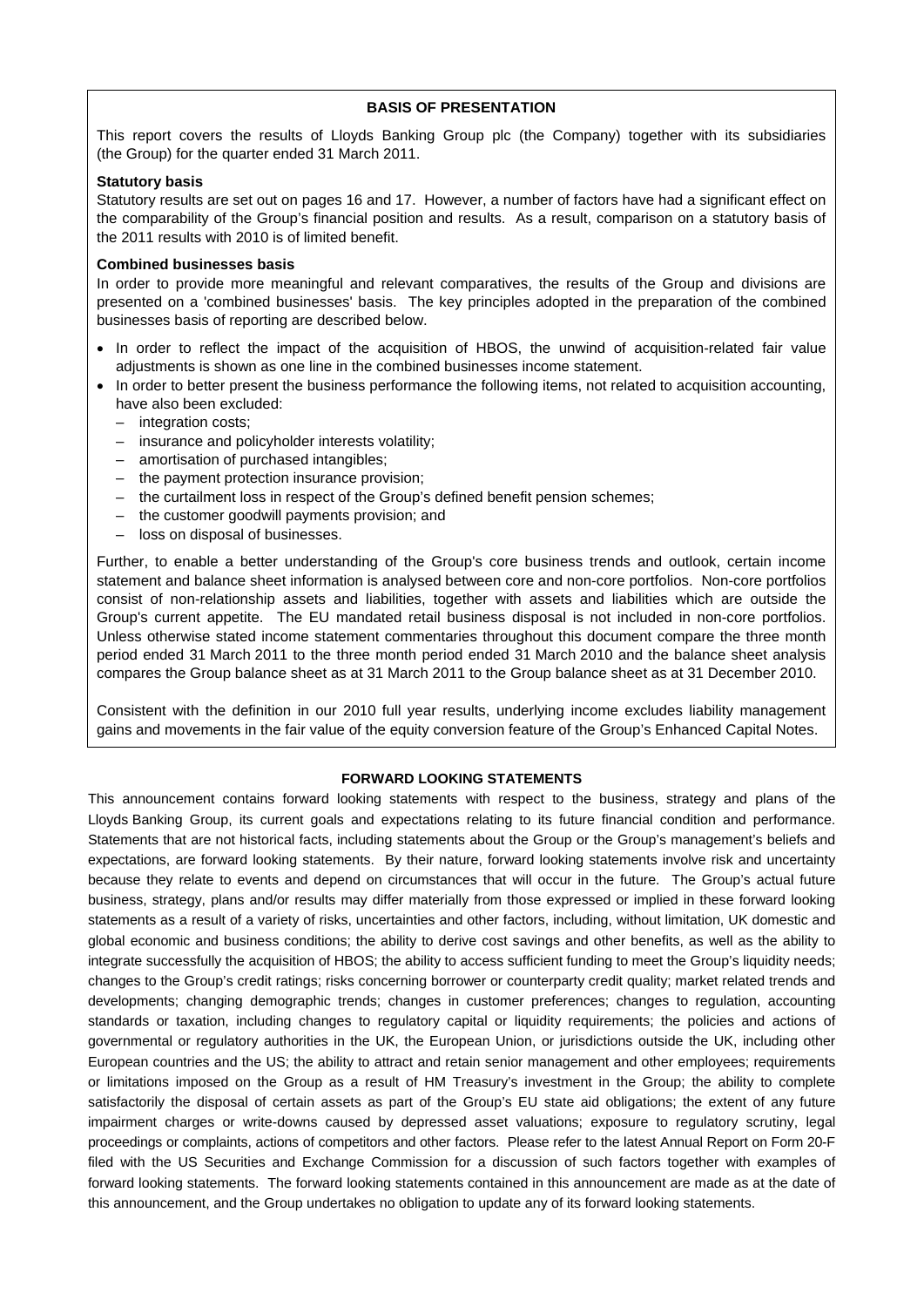# **FIRST QUARTER 2011: KEY HIGHLIGHTS**

#### **SIGNIFICANT FURTHER PROGRESS IN REDUCING THE GROUP'S RISK PROFILE**

- **Non-core asset reduction ahead of expectations** at £20.7 billion in the quarter. Reduction includes sales of treasury assets of £10.7 billion, resulting in losses on disposals of £426 million, broadly offset by accelerated fair value unwind of £399 million. While the treasury asset disposals will result in lower future fair value unwind, these transactions have provided significant funding flexibility.
- **Excellent progress in further securing our funding position** with £13.5 billion of public funding issuance in the first quarter, and an increase in customer deposits (excluding repurchase agreements) of £6.8 billion.
- **Driven by deposit growth, the aggregate of core customer loans and advances and deposits increased from £842.0 billion at the year end to £847.8 billion at 31 March 2011** with the mix impact improving our core loan to deposit ratio to 116 per cent with consequential benefits to our funding position.
- **Substantial reduction in liquidity support from government and central bank facilities** of £26.2 billion in the first quarter to £70.4 billion, facilitated by non-core asset reductions, strong deposit growth, and funding progress.
- **Core tier 1 ratio of 10.0 per cent** (Q4 2010: 10.2 per cent), reflecting the effect of a statutory loss, partially offset by a reduction in risk-weighted assets of £15 billion.

#### **PROVISION FOR PAYMENT PROTECTION INSURANCE CONTACT AND REDRESS**

- **£3,200 million Payment Protection Insurance (PPI) provision**, excluded from combined businesses results, for potential costs of customer contact and/or redress, following High Court judgment and discussions with the Financial Services Authority.
- **Statutory loss before tax of £3,470 million** (Q1 2010: profit of £721 million) includes PPI provision.

# **SATISFACTORY TRADING PERFORMANCE ON A COMBINED BUSINESSES BASIS GIVEN SUBDUED UK ECONOMY, A COMPETITIVE MARKET AND RISK REDUCTION**

- **Profit before tax of £284 million** (Q1 2010: £1,104 million) on a combined businesses basis after negative movement in ECN equity conversion feature of £398 million (Q1 2010: £173 million).
- **Underlying income of £5,203 million** (Q1 2010: £5,968 million, Q4 2010: £5,748 million), with the decline reflecting the losses on sales of non-core treasury assets of £426 million, lower banking net interest margin, which includes the impact of higher funding costs, the ongoing reduction in the size of the balance sheet from non-core asset reductions, continued customer deleveraging and subdued lending demand.
- **Banking net interest margin of 2.07 per cent** (Q1 2010: 2.08 per cent, Q4 2010: 2.12 per cent), reflecting the costs of increased wholesale funding, including that associated with greater than anticipated term issuance in the quarter to further strengthen our funding position, and strong deposit growth in what remains a competitive market. These conditions are expected to continue in the remainder of this year.
- **Continued strong progress on the integration programme**, delivering annual run-rate cost savings of £1,570 million per annum at end March, and on track to deliver £2 billion of cost synergies and other operating efficiencies by the year end. We continue to expect costs for the year as a whole to be broadly flat when compared to 2010, with savings partially offset by increased investment, regulatory and other costs.
- **Group impairment charge of £2,608 million** (Q1 2010: £2,415 million, Q4 2010: £3,755 million). The charge was approximately £500 million more than our initial expectations, predominantly due to Ireland, where the impairment charge was £1,144 million in the first quarter, as we are now allowing for further potential falls in commercial real estate prices in Ireland of approximately 10 per cent. The impairment charge in the remainder of our portfolio overall was in line with expectations.
- **The Group continues to support SME lending.** The year-on-year growth in net advances to SMEs was 2 per cent as at the end of March 2011 which compares favourably with the negative growth in SME lending across the industry reported in the latest available market statistics from the Bank of England.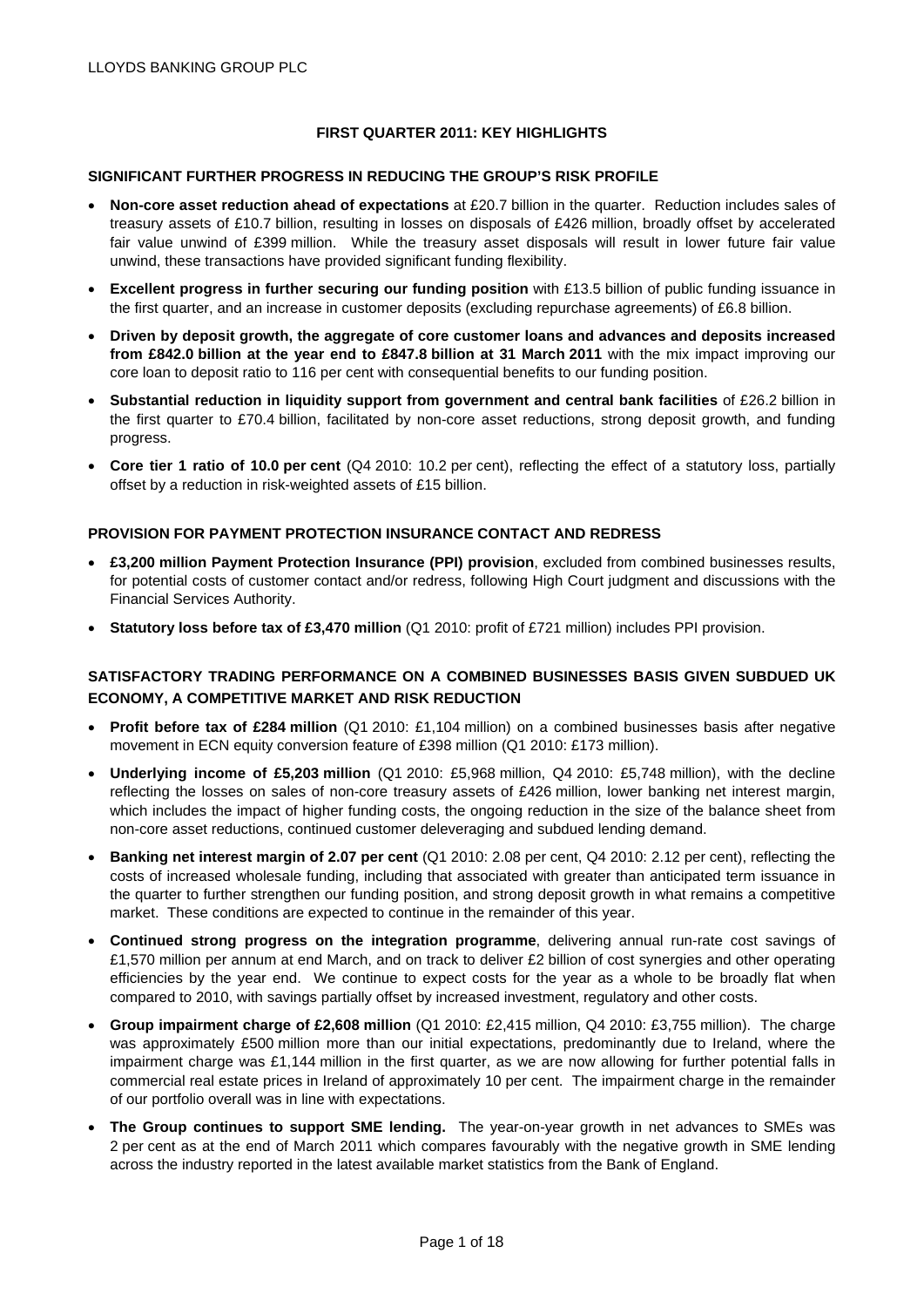# **SUMMARY OF RESULTS**

## **Combined businesses consolidated income statement**

|                                                   | <b>Three</b> | Three     | Three     |
|---------------------------------------------------|--------------|-----------|-----------|
|                                                   | months       | months    | months    |
|                                                   | ended        | ended     | ended     |
|                                                   | 31 Mar       | 31 Mar    | 31 Dec    |
|                                                   | 2011         | 2010      | 2010      |
|                                                   | £ million    | £ million | £ million |
| Net interest income                               | 3,231        | 3,508     | 3,597     |
| Other income                                      | 1,688        | 2,546     | 2,005     |
| <b>Total income</b>                               | 4,919        | 6,054     | 5,602     |
| Insurance claims                                  | (114)        | (154)     | (165)     |
| Total income, net of insurance claims             | 4,805        | 5,900     | 5,437     |
| Operating expenses                                | (2,751)      | (2,734)   | (2,787)   |
| <b>Trading surplus</b>                            | 2,054        | 3,166     | 2,650     |
| Impairment                                        | (2,608)      | (2, 415)  | (3,755)   |
| Share of results of joint ventures and associates | 9            | (29)      | 12        |
| (Loss) profit before tax and fair value unwind    | (545)        | 722       | (1,093)   |
| Fair value unwind                                 | 829          | 382       | 817       |
| Profit (loss) before tax – combined businesses    | 284          | 1,104     | (276)     |

The basis of preparation of the combined businesses income statement is set out earlier in this document.

# **Reconciliation of combined businesses profit (loss) before tax to statutory (loss) profit before tax for the period**

|                                                | <b>Three</b> | Three     | Three     |
|------------------------------------------------|--------------|-----------|-----------|
|                                                | months       | months    | months    |
|                                                | ended        | ended     | ended     |
|                                                | 31 Mar       | 31 Mar    | 31 Dec    |
|                                                | 2011         | 2010      | 2010      |
|                                                | £ million    | £ million | £ million |
| Profit (loss) before tax – combined businesses | 284          | 1,104     | (276)     |
| Integration costs                              | (333)        | (435)     | (481)     |
| Volatility arising in insurance businesses     | (77)         | 214       | 196       |
| Amortisation of purchased intangibles          | (144)        | (162)     | (151)     |
| Payment protection insurance provision         | (3,200)      |           |           |
| Pension curtailment loss                       |              |           | (109)     |
| Customer goodwill payments provision           |              |           | (500)     |
| Loss on disposal of businesses                 |              |           | (365)     |
| (Loss) profit before tax – statutory           | (3,470)      | 721       | (1,686)   |
| Taxation                                       | 1,041        | (517)     | (172)     |
| (Loss) profit for the period                   | (2, 429)     | 204       | (1,858)   |
| Earnings per share                             | (3.6)p       | 0.3p      | (2.7)p    |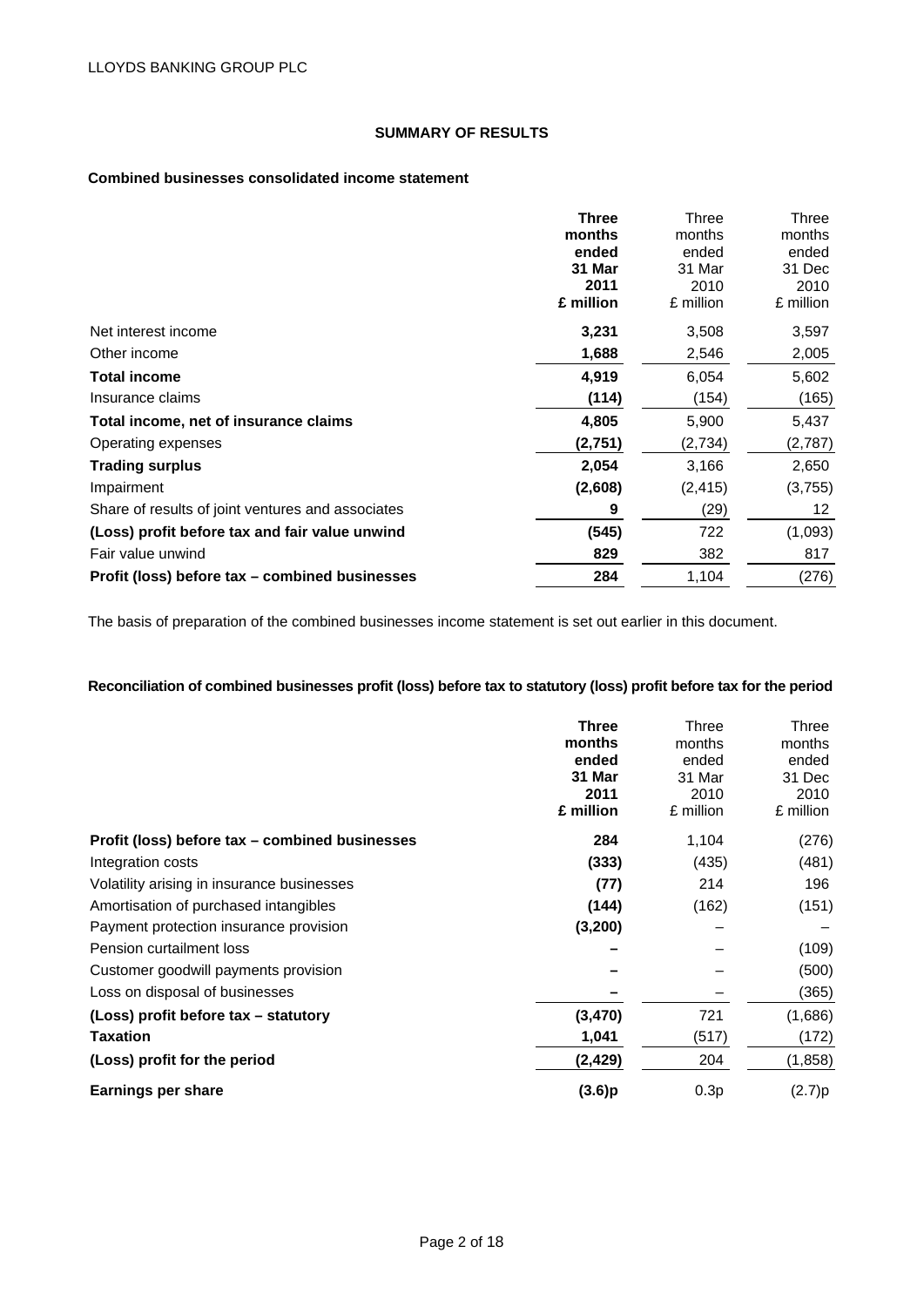# LLOYDS BANKING GROUP PLC

#### **Income statement ratios**

|                                            | <b>Three</b><br>months<br>ended<br>31 Mar<br>2011 | Three<br>months<br>ended<br>31 Mar<br>2010 | Three<br>months<br>ended<br>31 Dec<br>2010 |
|--------------------------------------------|---------------------------------------------------|--------------------------------------------|--------------------------------------------|
| Banking net interest margin                | 2.07%                                             | 2.08%                                      | 2.12%                                      |
| Underlying cost: income ratio <sup>1</sup> | 52.9%                                             | 45.8%                                      | 48.5%                                      |
| Impairment as a % of average advances      | 1.70%                                             | 1.50%                                      | 2.21%                                      |

#### **Capital and balance sheet**

|                                                  | As at    | As at    |               |
|--------------------------------------------------|----------|----------|---------------|
|                                                  | 31 Mar   | 31 Dec   | <b>Change</b> |
|                                                  | 2011     | 2010     | %             |
| Loans and advances to customers <sup>2</sup>     | £585.4bn | £592.6bn | (1)           |
| Customer deposits <sup>3</sup>                   | £398.9bn | £393.6bn | 1             |
| Wholesale funding >1 year maturity               | 49%      | 50%      |               |
| Loan to deposit ratio $4$                        | 148%     | 154%     |               |
| Core business loan to deposit ratio <sup>4</sup> | 116%     | 119%     |               |
| <b>Funded assets</b>                             | £632.9bn | £655.0bn | (3)           |
| Non-core assets                                  | £174.0bn | £194.7bn | (11)          |
| Primary liquidity portfolio                      | £98.8bn  | £97.5bn  | 1             |
| Risk-weighted assets                             | £390.9bn | £406.4bn | (4)           |
| Core tier 1 capital ratio                        | 10.0%    | 10.2%    |               |
| Net tangible assets per share                    | 55.8p    | 59.2p    | (6)           |
|                                                  |          |          |               |

|                                         | <b>Three</b> | Three    | Three    |
|-----------------------------------------|--------------|----------|----------|
|                                         | months       | months   | months   |
|                                         | ended        | ended    | ended    |
|                                         | 31 Mar       | 31 Mar   | 31 Dec   |
|                                         | 2011         | 2010     | 2010     |
| Average interest-earning banking assets | £612.1bn     | £649.5bn | £628.6bn |

 $1$  Operating expenses divided by total underlying income, net of insurance claims. The underlying cost:income ratio for the three months ended 31 March 2011 includes losses on disposals of non-core treasury assets of £426 million. If these were to be excluded, the ratio would be 48.9 per cent.

<sup>2</sup> Includes reverse repurchase agreements of £7.6 billion (31 December 2010: £3.1 billion).

3 Includes repurchase agreements of £9.6 billion (31 December 2010: £11.1 billion).

4 Excludes repurchase agreements of £9.6 billion (31 December 2010: £11.1 billion) and reverse repurchase agreements of £7.6 billion (31 December 2010: £3.1 billion).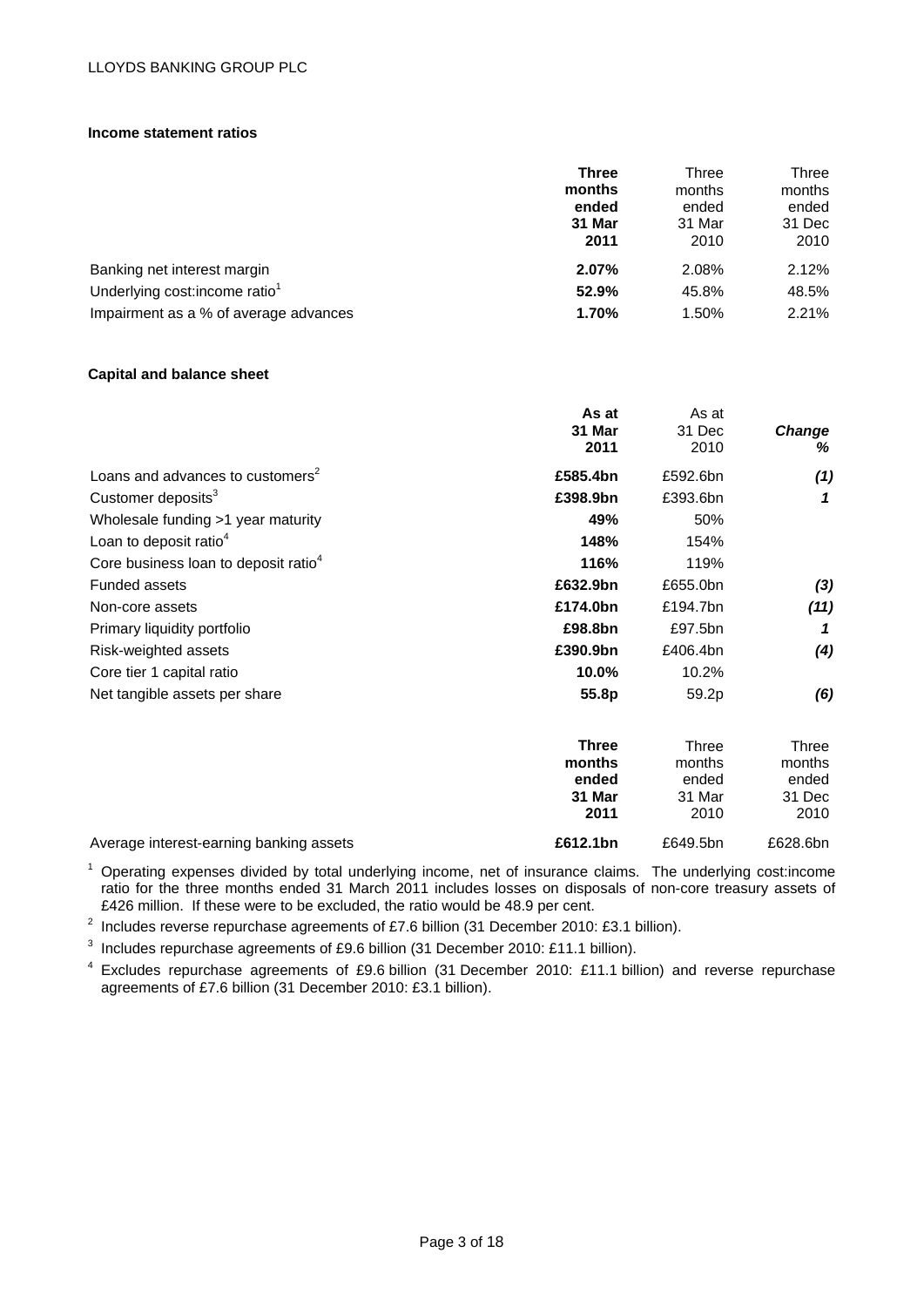## **Q1 2011 performance – summary**

The first quarter of 2011 has seen continued economic and regulatory uncertainty. In the UK, sentiment and economic performance is being affected by concerns over austerity measures and cost inflation, and by global factors including instability in the Middle East and North Africa, and natural disasters such as in Japan and New Zealand. Regulation of the banking industry continues to evolve, and we are engaging actively with our regulators and the Independent Commission on Banking.

Against this backdrop, the Group has focused on further reducing risk in the first quarter of 2011, with non-core asset reductions ahead of our expectations, strong growth in customer deposits, and significant progress made against our 2011 term funding objective. Together, these have facilitated further substantial reductions in liquidity support from government and central bank facilities.

Following the publication on 20 April 2011 of the High Court's judgment regarding Payment Protection Insurance complaints, and subsequent discussions with the Financial Services Authority, the Group has concluded that there are certain circumstances where customer contact and/or redress is appropriate. Although uncertainties remain, the Group has made a provision of £3,200 million in this regard. This provision has been charged against the Group's results for the first quarter of 2011 and is excluded from combined businesses results. Including this provision, the Group has reported a statutory loss before tax of £3,470 million in the first quarter of 2011.

In the first quarter of 2011, the Group delivered a satisfactory trading performance on a combined businesses basis given the subdued UK economic environment and risk reduction initiatives, with a profit before tax on a combined businesses basis of £284 million, compared to a profit before tax of £1,104 million in Q1 2010.

# **Significant further progress in reducing the Group's risk profile**

We capitalised on market opportunities to achieve a further £20.7 billion reduction in non-core assets, ahead of expectations. This reduction included sales of treasury assets of £10.7 billion, which resulted in losses on disposals of £426 million included within other operating income, broadly offset by a related accelerated fair value unwind of £399 million. While the treasury asset disposals will result in lower fair value unwind of approximately £0.2 billion in the remainder of 2011, these transactions have provided significant funding flexibility.

We are also pleased to have made excellent progress in further improving our funding position, despite relatively high funding costs, with £13.5 billion of public term funding in the first quarter, and an increase of £6.8 billion in customer deposits (excluding repos) in an increasingly competitive market.

The non-core asset reduction, combined with customer deposit growth and term issuance, has facilitated an accelerated reduction in our liquidity support from government and central bank facilities of £26.2 billion to £70.4 billion in the first quarter of which £44.4 billion relates to outstandings under the UK Credit Guarantee Scheme.

Our core tier 1 ratio now stands at 10.0 per cent (Q4 2010: 10.2 per cent), reflecting the effect of the statutory loss, partially offset by a reduction in risk-weighted assets of £15 billion. Our loan to deposit ratio, excluding repos and reverse repos, improved to 148 per cent (Q4 2010: 154 per cent), and to 116 per cent in our core business (Q4 2010: 119 per cent).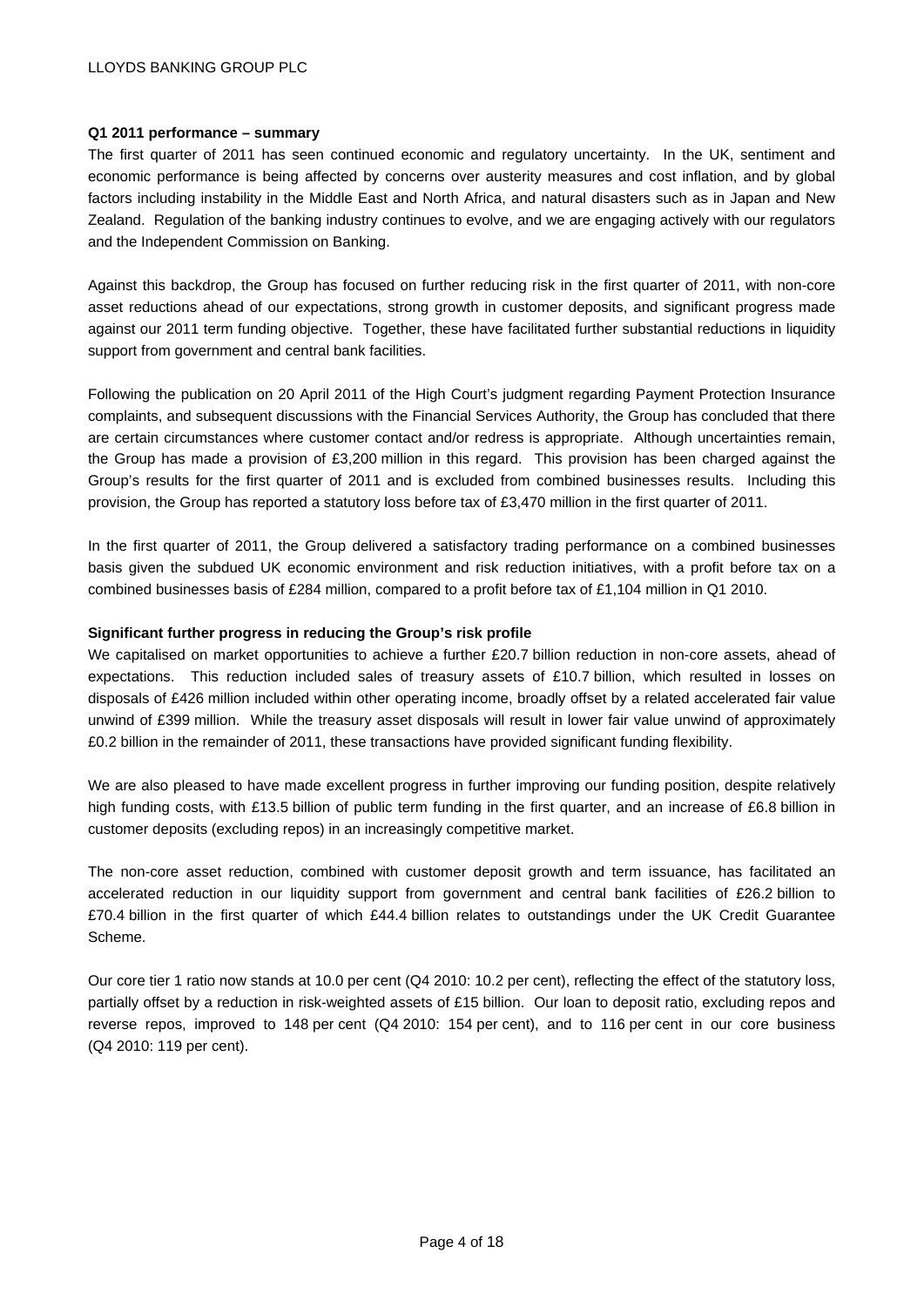#### **Provision for Payment Protection Insurance contact and redress**

On 20 April 2011, the High Court dismissed the application of the British Bankers' Association (BBA) to seek judicial review against the Financial Services Authority (FSA) and the Financial Ombudsman Service (FOS) regarding the handling of Payment Protection Insurance (PPI) complaints. Since publication of the judgment, the Group has been in discussions with the FSA with a view to seeking clarity around the detailed implementation of the FSA Policy Statement of 10 August 2010, which sets out evidential provisions and guidance on the fair assessment of customer complaints and the calculation of redress, and has concluded that there are certain circumstances where customer contact and/or redress is appropriate. While there are still a number of uncertainties as to the eventual costs from any such contact and/or redress, the Group has made a provision of £3,200 million at this time. Further detail is given on page 10 of this release.

#### **Statutory results**

The statutory loss before tax was £3,470 million in the first quarter of 2011, principally reflecting the £3,200 million PPI provision. The statutory result also includes a charge for integration costs of £333 million (Q1 2010: £435 million) and negative insurance volatility of £77 million (Q1 2010: positive volatility of £214 million). After a tax credit of £1,041 million and a charge for profit attributable to non-controlling interests of £10 million, loss attributable to equity shareholders was £2,439 million in Q1 2011 and the loss per share amounted to 3.6 pence.

#### **Satisfactory trading performance on a combined businesses basis**

Our income performance reflected continued balance sheet reductions, including the losses on sales of non-core treasury assets of £426 million, and lower banking net interest margin, with total underlying income 13 per cent lower than in Q1 2010 and 9 per cent lower than in Q4 2010. Total income decreased by 19 per cent year-onyear, being additionally affected by the absence in 2011 of benefits from liability management exercises, and a £225 million increase in mark-to-market losses arising from the equity conversion feature of the Group's Enhanced Capital Notes. Our banking net interest margin was 2.07 per cent (Q1 2010: 2.08 per cent, 2010 Q4 2.12 per cent), reflecting the costs of increased wholesale funding and strong deposit growth in what remains a competitive market. These conditions are expected to continue in the remainder of this year.

The Group delivered continued strong progress on the integration programme, which, at the end of the first quarter, was delivering annualised run-rate cost savings of £1,570 million per annum, and is on track to deliver £2 billion of run-rate cost savings by the year end. Cost savings were, however, partially offset by increased investment, regulatory and other costs and we continue to expect costs for the year as a whole to be broadly flat when compared to 2010.

The impairment charge in the quarter was £2,608 million, £193 million higher than in Q1 2010, but a reduction of £1,147 million from the charge in Q4 2010. The charge was approximately £500 million above our initial expectations, which was predominantly due to Ireland where we are now allowing for further potential falls in commercial real estate prices of approximately 10 per cent. This resulted in an impairment charge relating to our Irish portfolio of £1,144 million in the quarter. The impairment charge in the remainder of our portfolio overall was in line with expectations.

#### **Independent Commission on Banking**

We have reviewed the Interim Report from the Independent Commission on Banking (ICB) and will consider and respond to the options presented more fully in due course. We are surprised that the Interim Report is proposing a potential expansion of the divestiture of at least 600 branches as mandated by the EU ('Project Verde'), which we believe is not in the interests of our customers and may significantly delay meeting the commitments agreed between the UK Government and the EU. We will continue to play a constructive role in the debate and to consult with the ICB during the coming months ahead of the publication of its final report in September.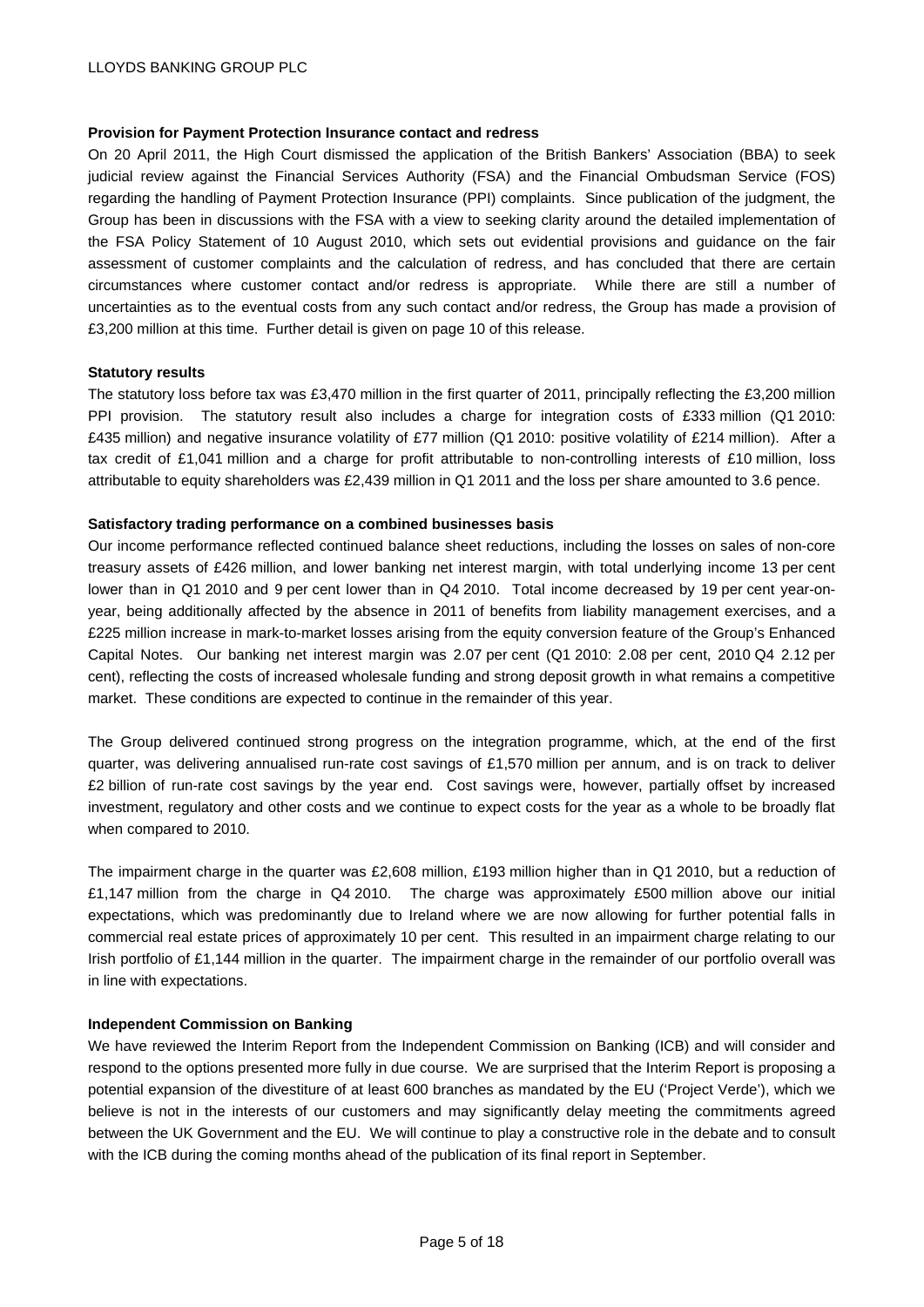# **Combined businesses results summary – income**

|                                                                 | <b>Three</b><br>months<br>ended<br>31 Mar<br>2011<br>£m | Three<br>months<br>ended<br>31 Mar<br>2010<br>£m | <b>Change</b><br>% | Three<br>months<br>ended<br>31 Dec<br>2010<br>£m | <b>Change</b><br>℅ |
|-----------------------------------------------------------------|---------------------------------------------------------|--------------------------------------------------|--------------------|--------------------------------------------------|--------------------|
| Net interest income                                             | 3,231                                                   | 3,508                                            | (8)                | 3,597                                            | (10)               |
| Other income:                                                   |                                                         |                                                  |                    |                                                  |                    |
| Underlying other income                                         | 2,086                                                   | 2,614                                            | (20)               | 2,316                                            | (10)               |
| Liability management gains                                      |                                                         | 105                                              |                    |                                                  |                    |
| Reduction in fair value of equity<br>conversion feature of ECNs | (398)                                                   | (173)                                            |                    | (311)                                            |                    |
|                                                                 | 1,688                                                   | 2,546                                            | (34)               | 2,005                                            | (16)               |
| <b>Total income</b>                                             | 4,919                                                   | 6,054                                            | (19)               | 5,602                                            | (12)               |
| Insurance claims                                                | (114)                                                   | (154)                                            |                    | (165)                                            |                    |
| Total income, net of<br>insurance claims                        | 4,805                                                   | 5,900                                            | (19)               | 5,437                                            | (12)               |

#### **Underlying income**

|                                | <b>Three</b><br>months<br>ended<br>31 Mar<br>2011<br>£m | Three<br>months<br>ended<br>31 Mar<br>2010<br>£m | <b>Change</b><br>℅ | Three<br>months<br>ended<br>31 Dec<br>2010<br>£m | <b>Change</b><br>% |
|--------------------------------|---------------------------------------------------------|--------------------------------------------------|--------------------|--------------------------------------------------|--------------------|
| Net interest income            | 3,231                                                   | 3,508                                            | (8)                | 3,597                                            | (10)               |
| Underlying other income        | 2,086                                                   | 2,614                                            | (20)               | 2,316                                            | (10)               |
| Insurance claims               | (114)                                                   | (154)                                            |                    | (165)                                            |                    |
| <b>Total underlying income</b> | 5,203                                                   | 5,968                                            | (13)               | 5,748                                            | (9)                |

#### **Revenue performance reflects subdued economic environment and risk reduction initiatives**

Total income, net of insurance claims, decreased by 19 per cent to £4,805 million in Q1 2011 compared to £5,900 million in Q1 2010. This included a reduction of £105 million due to the absence this year of benefits from liability management exercises, and a £225 million increase to £398 million in the mark-to-market losses arising from the equity conversion feature of the Group's Enhanced Capital Notes.

Total underlying income, which excludes these items, decreased by 13 per cent compared to Q1 2010, reflecting continued balance sheet reductions, including losses of £426 million on sales of non-core treasury assets and lower banking net interest margin. Excluding the losses on sales of non-core treasury assets, total underlying income fell 6 per cent over the same period. The Group delivered a satisfactory revenue performance in its core business in Q1 2011, with underlying income of £4,635 million, incorporating reductions in the size of the balance sheet as we experience continued customer deleveraging, subdued lending demand, and margin reductions. Income from non-core businesses reduced significantly, driven by non-core asset sales, in line with progress against the Group's strategy to reduce the size of its balance sheet.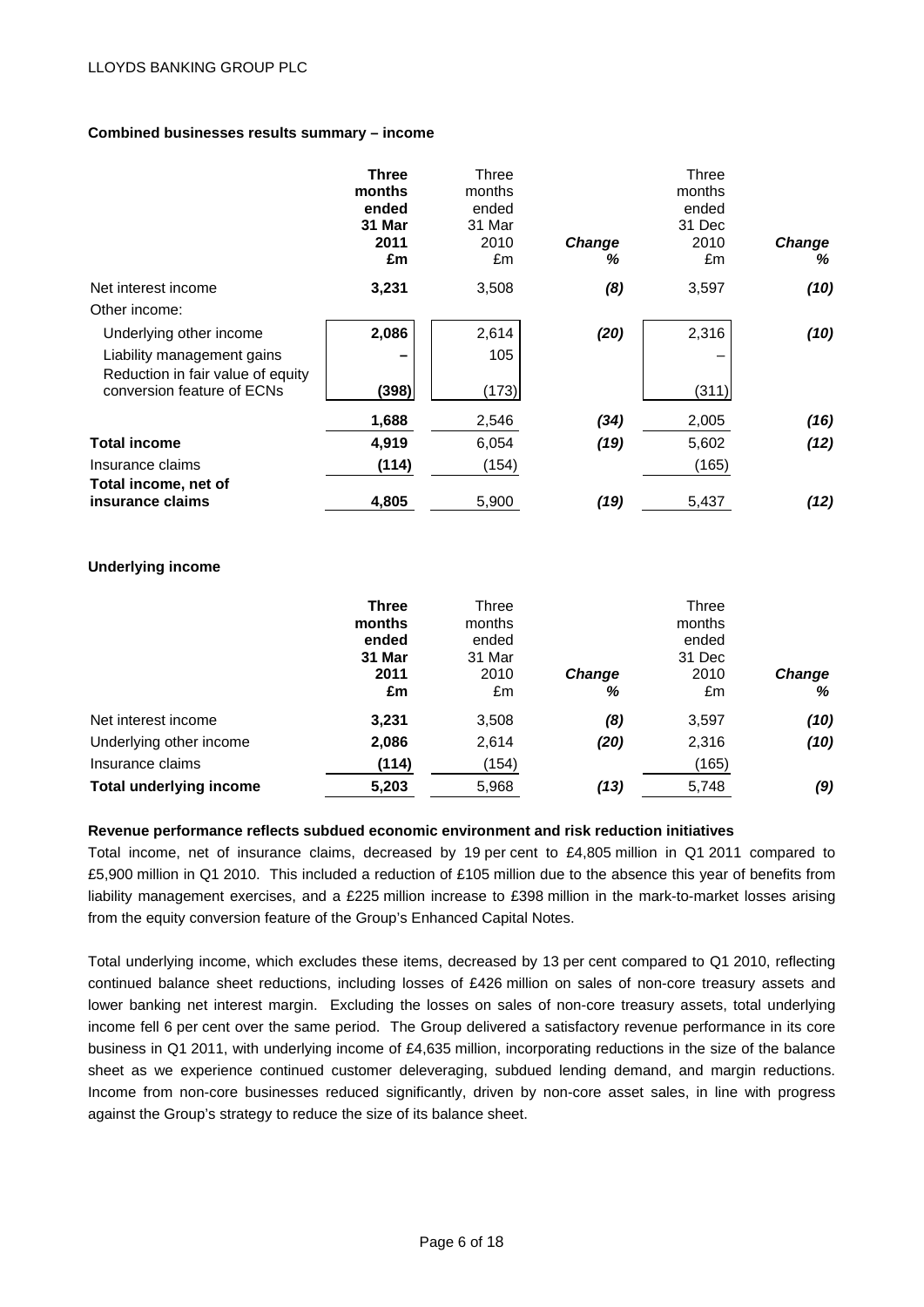Group net interest income decreased by 8 per cent compared with Q1 2010 and 10 per cent compared with Q4 2010. The net interest margin from our banking businesses fell to 2.07 per cent (Q1 2010: 2.08 per cent, Q4 2010: 2.12 per cent) reflecting the costs of increased wholesale funding, including that associated with greater than anticipated term issuance in the quarter, and strong deposit growth in an increasingly competitive market. These conditions are expected to continue in the remainder of this year.

Other income decreased by 34 per cent to £1,688 million year-on-year. Excluding movements in the fair value of the equity conversion feature of the ECNs and gains from liability management activities in 2010, underlying other income decreased by 20 per cent compared to Q1 2010, and by 10 per cent compared to Q4 2010. The year-onyear fall largely reflects the loss on disposal of non-core treasury assets in Q1 2011 against gains on non-core disposals in Q1 2010, and lower cross-sale income in Wholesale due to lower levels of new lending activity.

#### **Combined businesses results summary – expenses**

|                                | Three<br>months<br>ended<br>31 Mar | Three<br>months<br>ended<br>31 Mar |                    | Three<br>months<br>ended<br>31 Dec |                    |
|--------------------------------|------------------------------------|------------------------------------|--------------------|------------------------------------|--------------------|
|                                | 2011<br>£m                         | 2010<br>£m                         | <b>Change</b><br>% | 2010<br>£m                         | <b>Change</b><br>% |
| Operating expenses             | 2,751                              | 2,734                              | (1)                | 2,787                              | 1                  |
| Integration synergies run rate | 1,570                              | 977                                |                    | 1,379                              |                    |
| Underlying cost:income ratio   | 52.9%                              | 45.8%                              |                    | 48.5%                              |                    |

 $<sup>1</sup>$  The underlying cost:income ratio for the three months ended 31 March 2011 includes losses on disposals of</sup> non-core treasury assets of £426 million. If these were to be excluded, the ratio would be 48.9 per cent.

We have continued to make significant progress with the integration programme with annual run-rate savings totalling £1,570 million achieved as at 31 March 2011. The Group remains on track to deliver a run-rate of £2 billion per annum of cost synergies and other operating efficiencies by the end of 2011.

As legislation has not yet been substantively enacted, we have not been able to accrue for the cost of the Bank Levy during the first quarter of 2011. However, we continue to expect the cost of the Bank Levy for the full year to be approximately £260 million.

On 1 March 2011, we announced that, in order to meet our obligations under EU State Aid commitments and to ensure that we retain maximum flexibility, we would accelerate the start of the disposal process of at least 600 UK branches, associated customer assets and liabilities and a proportion of our mortgage assets. While costs have so far been modest relative to the likely substantial total cost, activity is now increasing. As previously advised, costs related to the disposal will be excluded from combined businesses results.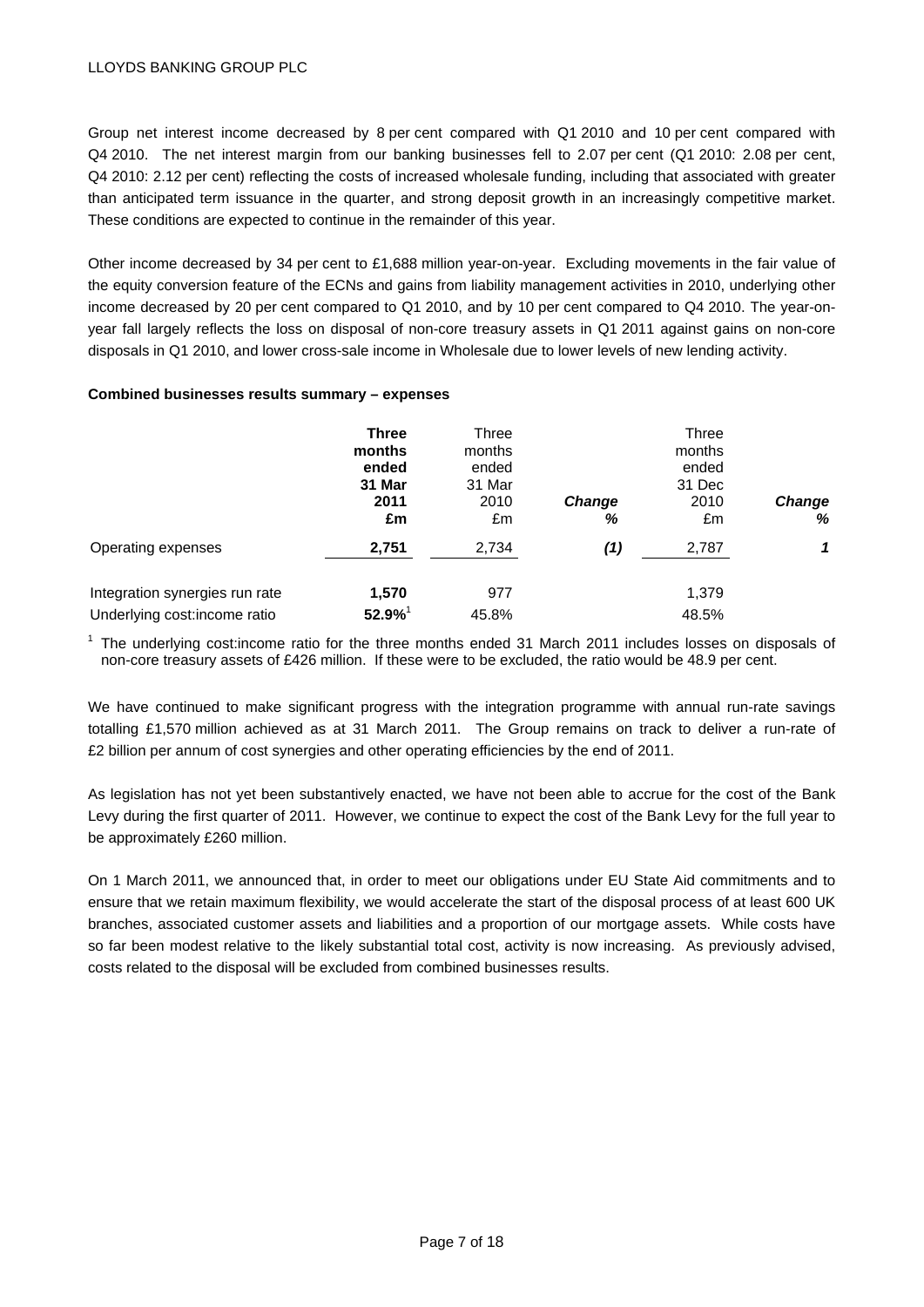# **Combined businesses results summary – impairment charge**

|                          |      |                    |              | Three  | Three  |
|--------------------------|------|--------------------|--------------|--------|--------|
|                          |      |                    |              | months | months |
|                          |      |                    |              | ended  | ended  |
|                          |      | Three months ended |              | 31 Mar | 31 Dec |
|                          |      | 31 March 2011      |              | 2010   | 2010   |
|                          | Core | Non-core           | <b>Total</b> | Total  | Total  |
|                          | £m   | £m                 | £m           | £m     | £m     |
| Retail                   |      |                    |              |        |        |
| Secured                  | 99   | 28                 | 127          | (45)   | 184    |
| Unsecured                | 442  | 17                 | 459          | 627    | 585    |
|                          | 541  | 45                 | 586          | 582    | 769    |
| Wholesale                | 201  | 380                | 581          | 983    | 431    |
| Wealth and International |      |                    |              |        |        |
| Ireland                  |      | 1,144              | 1,144        | 699    | 2,093  |
| Other                    | 15   | 282                | 297          | 151    | 462    |
|                          | 15   | 1,426              | 1,441        | 850    | 2,555  |
| <b>Impairment charge</b> | 757  | 1,851              | 2,608        | 2,415  | 3,755  |

The impairment charge of £2,608 million in the first quarter of 2011 was approximately £500 million above our initial expectations. This was predominantly due to Ireland, where we are now allowing for further potential falls in commercial real estate prices of approximately 10 per cent. The impairment charge in the remainder of our portfolio overall was in line with expectations.

Impaired loans increased by 3 per cent to £66.3 billion, representing 11 per cent of closing advances, principally driven by a further increase in impaired loans in Ireland. The coverage ratio of the Group's impaired loans and advances to customers was 45 per cent (31 December 2010: 46 per cent). Non-core loans and advances to customers generated approximately 75 per cent of the Group's impaired loans (31 December 2010: approximately 70 per cent) reflecting their higher risk profile, with a coverage ratio of approximately 50 per cent at 31 March 2011 (31 December 2010: approximately 50 per cent). The coverage ratio of the Group's impaired core loans and advances to customers was approximately 39 per cent (31 December 2010: approximately 37 per cent).

In Retail, the secured impairment charge continues to be impacted by downward house price movements and was £127 million in Q1 2011, consistent with our expectation for an increase in this charge in 2011 compared to 2010, as a result of the early signs of strain we saw in the second half of 2010 and the subdued UK economic environment. The proportion of the mortgage portfolio with an indexed loan-to-value of greater than 100 per cent increased slightly to 13.5 per cent in the quarter from 13.2 per cent at 31 December 2010. The value of the portfolio with an indexed loan-to-value greater than 100 per cent and more than three months in arrears also increased slightly by £0.1 billion and is now £3.3 billion, representing less than 1 per cent of the portfolio. The number of mortgage customers new to arrears has, however, remained relatively stable, and remains well below the peak experienced in the second half of 2008. The total value of cases greater than three months in arrears has reduced since December 2010. As a result of increased provisions, impairment provisions as a percentage of impaired loans increased from 23.5 per cent to 24.4 per cent.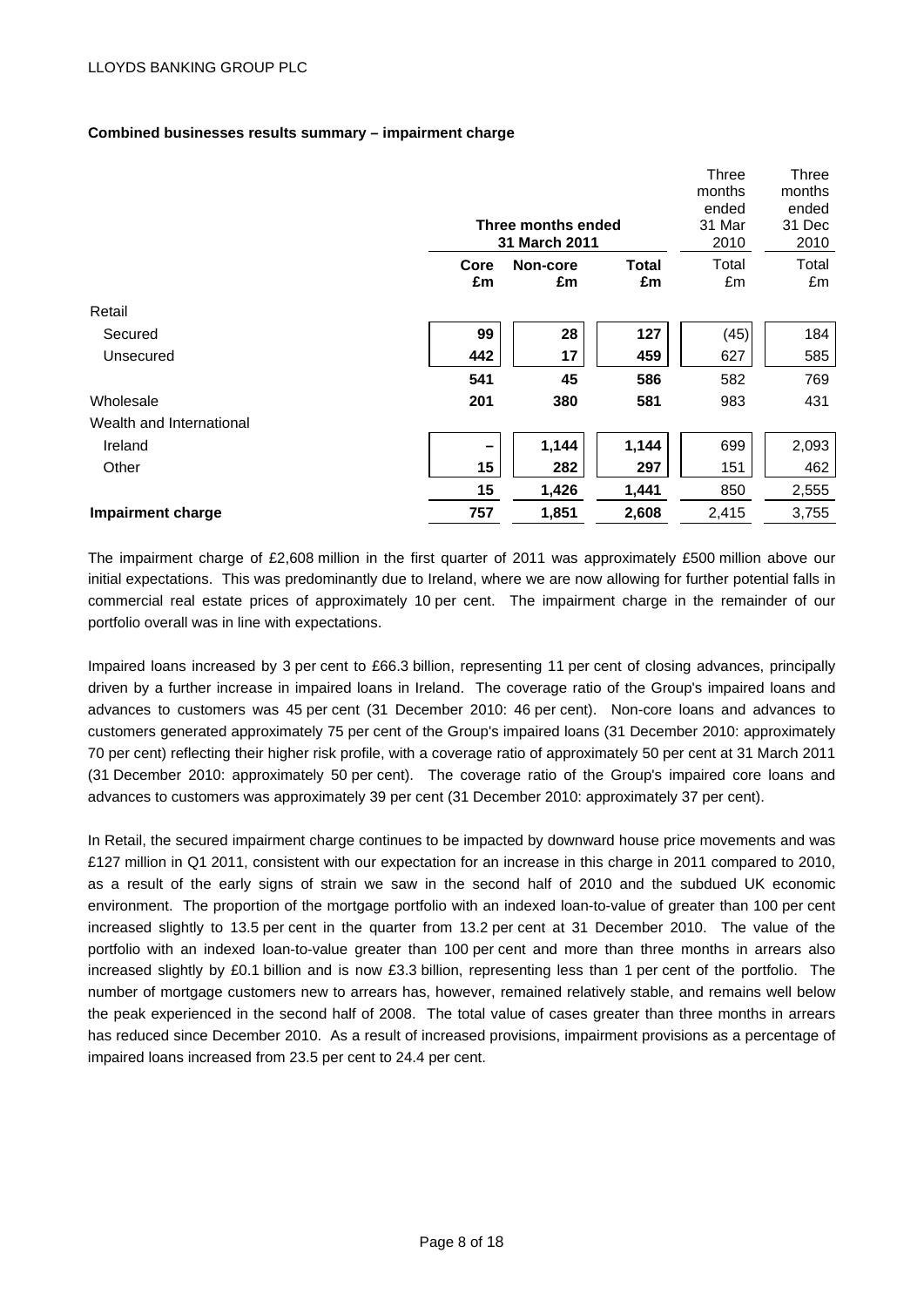The unsecured impairment charge in the quarter was £459 million, a decrease of 27 per cent year-on-year and 22 per cent compared to Q4 2010, reflecting continued improving portfolio trends resulting from the Group's prudent risk appetite, management actions taken over the past two years, and relatively stable unemployment. Unsecured impaired loans decreased to £2.9 billion from £3.0 billion at 31 December 2010 as a result of fewer cases going into arrears, the high quality of new business and increased write off of impaired loans. Impairment provisions as a percentage of impaired loans decreased to 49.4 per cent from 50.6 per cent at 31 December 2010, driven largely by relatively highly provided assets being written down combined with more stringent criteria for unsecured collections repayment plans.

The Wholesale impairment charge has fallen significantly over the last 12 months to £581 million in the first quarter of 2011. The increase from Q4 2010 reflects the benefit in that quarter of both releases of provisions and writebacks relating to sales of non-core assets. The significant fall in the last 12 months reflects continued robust risk management, the stabilising UK and US economic environment in 2010 and the low interest rate environment helping to maintain defaults at a lower level.

In Wealth and International, although the impairment charge has fallen significantly in the last three months, the level of losses continues to be substantial. The impairment charge of £1,441 million in Q1 2011 was significantly higher than in Q1 2010 due to increased impairment charges in non-core portfolios in Ireland and Australasia. During the past three months, a further approximately 7 per cent of the £27.6 billion Irish book has become impaired, resulting in approximately 60 per cent of the portfolio now being impaired. We have further increased the level of provisions against the portfolio given the further deterioration in the Irish economy and allowing for further potential falls in commercial real estate prices in Ireland of approximately 10 per cent. Provisions as a percentage of impaired Irish loans were 56 per cent at the end of March 2011 (Q4 2010: 54 per cent). In Australasia, although economic performance has been robust overall, the Group's portfolio has significant geographical and sector concentrations and these assets continue to be a concern. The Group also took a charge of £70 million in the quarter as a result of losses arising from the earthquake in New Zealand.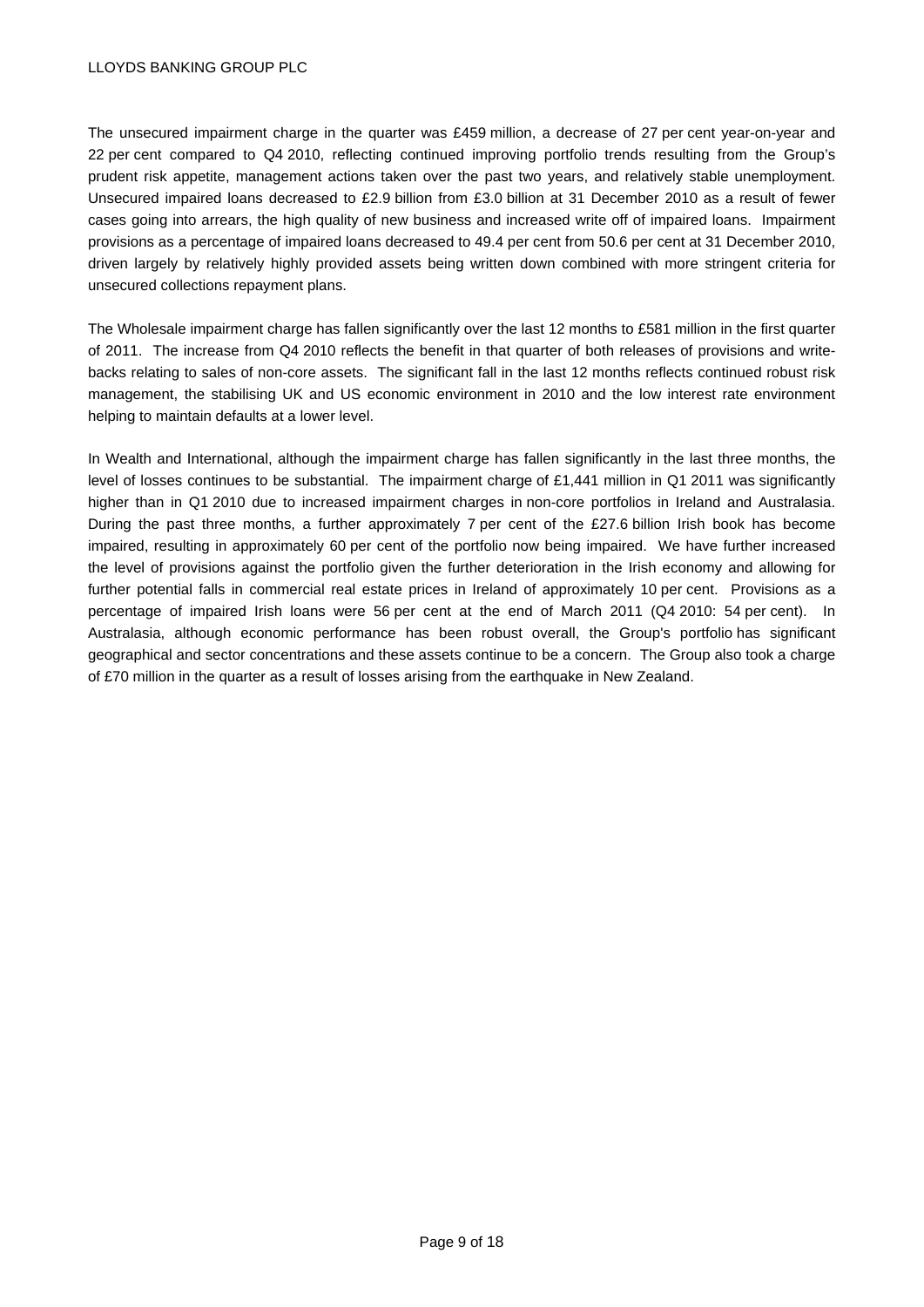# **Lending to homeowners and businesses**

The Group continues to provide active support for the UK's economic recovery, including through the range of services we provide to our mortgage and business customers. In the first quarter of 2011 we have provided £5.8 billion of gross mortgage lending (including remortgages) to UK homeowners and £10.3 billion of committed gross lending to UK businesses. Of committed gross lending to UK businesses, £3.3 billion has been to SMEs. The year-on-year growth in net advances to SMEs was 2 per cent as at the end of March 2011 which compares favourably with the negative growth in SME lending across the industry reported in the latest available market statistics from the Bank of England.

The Group achieved an approximately 20 per cent market share of gross mortgage lending in the first quarter of 2011, in markets which remained generally subdued. Unsecured lending balances continue to trend lower, reflecting lower customer demand and continuing customer deleveraging.

Under the terms of our previous lending commitments to the UK Government, we agreed to make available gross new lending of £67 billion in the 12 months to 28 February 2011, of which £23 billion would be to homeowners and £44 billion to UK businesses (including £11 billion to SMEs). During this period we exceeded our lending commitments. Lending that qualified under the programme totalled £23.5 billion to UK homeowners and £48.7 billion to UK businesses, of which £11.7 billion was to SMEs.

In February 2011, we announced, along with four other major UK banks and in the context of an agreement with the UK Government, our intent to continue our support for the UK economic recovery by jointly delivering more gross lending in 2011 than was provided in 2010. In addition, we jointly undertook to provide the capacity to support additional gross new lending of up to £190 billion to creditworthy UK businesses (including £76 billion for SMEs), if sufficient demand emerges.

# **Payment Protection Insurance**

There has been extensive scrutiny of the Payment Protection Insurance (PPI) market in recent years.

In October 2010, the UK Competition Commission confirmed its decision to prohibit the active sale of PPI by a distributor to a customer within seven days of a sale of credit. This followed the completion of its formal investigation into the supply of PPI services (other than store card PPI) to non-business customers in the UK in January 2009 and a referral of the proposed prohibition to the Competition Appeal Tribunal. Following an earlier decision to stop selling single premium PPI products, the Group ceased to offer PPI products to its customers in July 2010.

On 29 September 2009 the FSA announced that several firms had agreed to carry out reviews of past sales of single premium loan protection insurance. Lloyds Banking Group agreed in principle that it would undertake a review in relation to sales of single premium loan protection insurance made through its branch network since 1 July 2007. That review will now form part of the ongoing PPI work referred to below.

On 1 July 2008, the Financial Ombudsman Service (FOS) referred concerns regarding the handling of PPI complaints to the Financial Services Authority (FSA) as an issue of wider implication. On 29 September 2009 and 9 March 2010, the FSA issued consultation papers on PPI complaints handling. The FSA published its Policy Statement on 10 August 2010, setting out evidential provisions and guidance on the fair assessment of a complaint and the calculation of redress, as well as a requirement for firms to reassess historically rejected complaints which had to be implemented by 1 December 2010.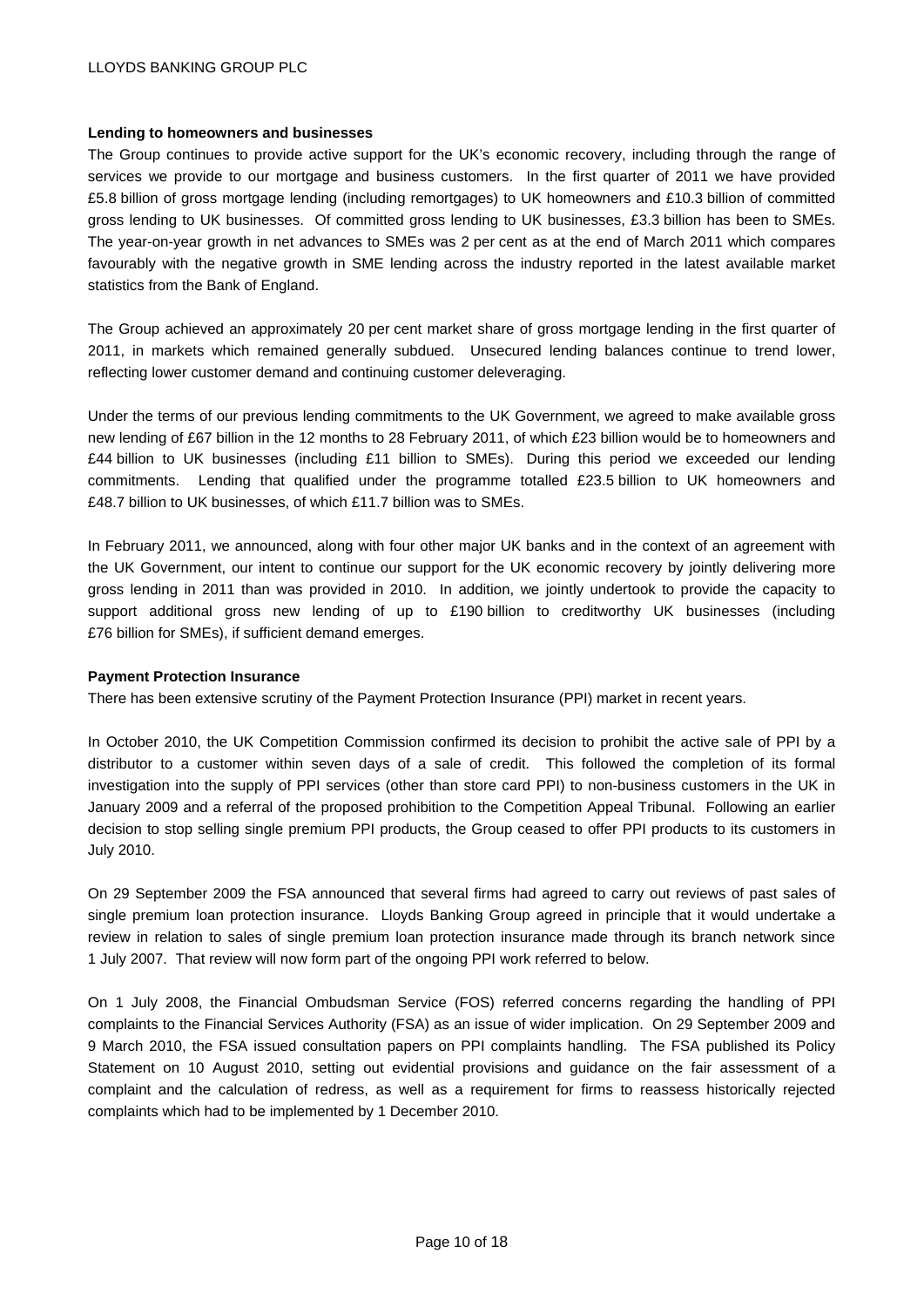On 8 October 2010, the British Bankers Association (BBA), the principal trade association for the UK banking and financial services sector, filed an application for permission to seek judicial review against the FSA and the FOS. The BBA sought an order quashing the FSA Policy Statement and an order quashing the decision of the FOS to determine PPI sales in accordance with the guidance published on its website in November 2008. The Judicial Review hearing was held in late January 2011. On 20 April 2011, judgment was handed down by the High Court dismissing the BBA's application. The BBA, in conjunction with its members, is now giving consideration to the next steps including whether it would be appropriate to apply for permission to appeal. The application to apply for permission to appeal must be made by 10 May 2011.

Since publication of the judgment, the Group has been in discussions with the FSA with a view to seeking clarity around the detailed implementation of the Policy Statement. As a result, and given the initial analysis that the Group has conducted of compliance with applicable sales standards which is continuing, the Group has concluded that there are certain circumstances where customer contact and/or redress will be appropriate. Accordingly the Group has made a provision of £3,200 million in respect of the anticipated costs of such contact and/or redress, including administration expenses. There are still a number of uncertainties as to the eventual costs from any such contact and/or redress given the inherent difficulties of assessing both the impact of detailed implementation of the Policy Statement for all PPI complaints, uncertainties around the ultimate emergence period for complaints, the availability of supporting evidence and the activities of claims management companies, all of which will significantly affect complaints volumes, uphold rates and redress costs.

# **Other legal and regulatory**

Financial Services Compensation Scheme (FSCS) costs in respect of certain investment company failures have now started to emerge and, although relevant costs cannot be predicted, we expect that during the course of 2011 the Group will be required to make contributions towards such costs as required by the FSCS.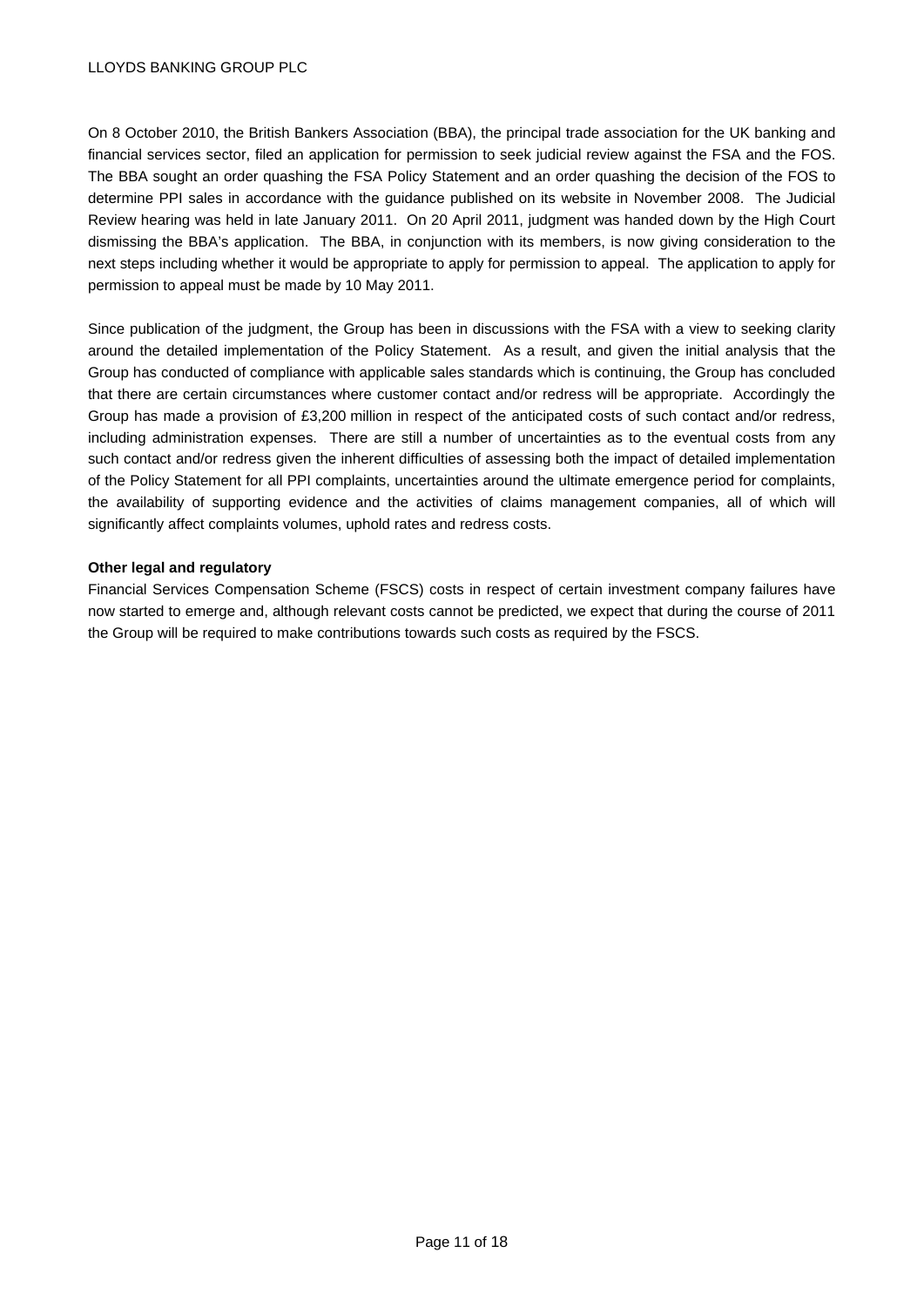# **Core and non-core business**

Non-core portfolios consist of non-relationship assets and liabilities together with assets and liabilities which are outside the Group's current appetite. The analysis of loans and advances, deposits, risk-weighted assets, underlying income and the impairment charge is shown in the table below.

| Q1 2011                    | <b>Underlying</b><br>income<br>£m | Impairment<br>charge<br>£m | Loans and<br>advances to<br>customers<br>£bn | <b>Customer</b><br>deposits<br>£bn | Risk-<br>weighted<br>assets<br>£bn |
|----------------------------|-----------------------------------|----------------------------|----------------------------------------------|------------------------------------|------------------------------------|
| Core portfolios            | 4,635                             | (757)                      | 453.4                                        | 394.4                              | 260.2                              |
| <b>Non-core portfolios</b> | 568                               | (1, 851)                   | 132.0                                        | 4.5                                | 130.7                              |
| <b>Total Group</b>         | 5,203                             | (2,608)                    | 585.4                                        | 398.9                              | 390.9                              |
|                            | %                                 | %                          | $\%$                                         | %                                  | %                                  |
| <b>Core portfolios</b>     | 89                                | 29                         | 77                                           | 99                                 | 67                                 |
| <b>Non-core portfolios</b> | 11                                | 71                         | 23                                           |                                    | 33                                 |
| <b>Total Group</b>         | 100                               | 100                        | 100                                          | 100                                | 100                                |

| 2010 full year      | Underlying<br>income<br>£m | Impairment<br>charge<br>£m | Loans and<br>advances to<br>customers<br>£bn | Customer<br>deposits<br>£bn | Risk-<br>weighted<br>assets<br>£bn |
|---------------------|----------------------------|----------------------------|----------------------------------------------|-----------------------------|------------------------------------|
| Core portfolios     | 19,371                     | (4, 120)                   | 453.6                                        | 388.4                       | 265.4                              |
| Non-core portfolios | 4,270                      | (9,061)                    | 139.0                                        | 5.2                         | 141.0                              |
| <b>Total Group</b>  | 23,641                     | (13, 181)                  | 592.6                                        | 393.6                       | 406.4                              |
|                     | %                          | %                          | %                                            | %                           | %                                  |
| Core portfolios     | 82                         | 31                         | 77                                           | 99                          | 65                                 |
| Non-core portfolios | 18                         | 69                         | 23                                           |                             | 35                                 |
| <b>Total Group</b>  | 100                        | 100                        | 100                                          | 100                         | 100                                |

 $1$  Net of insurance claims. Excluding liability management gains and the movements in the fair value of the equity conversion feature of the Group's Enhanced Capital Notes.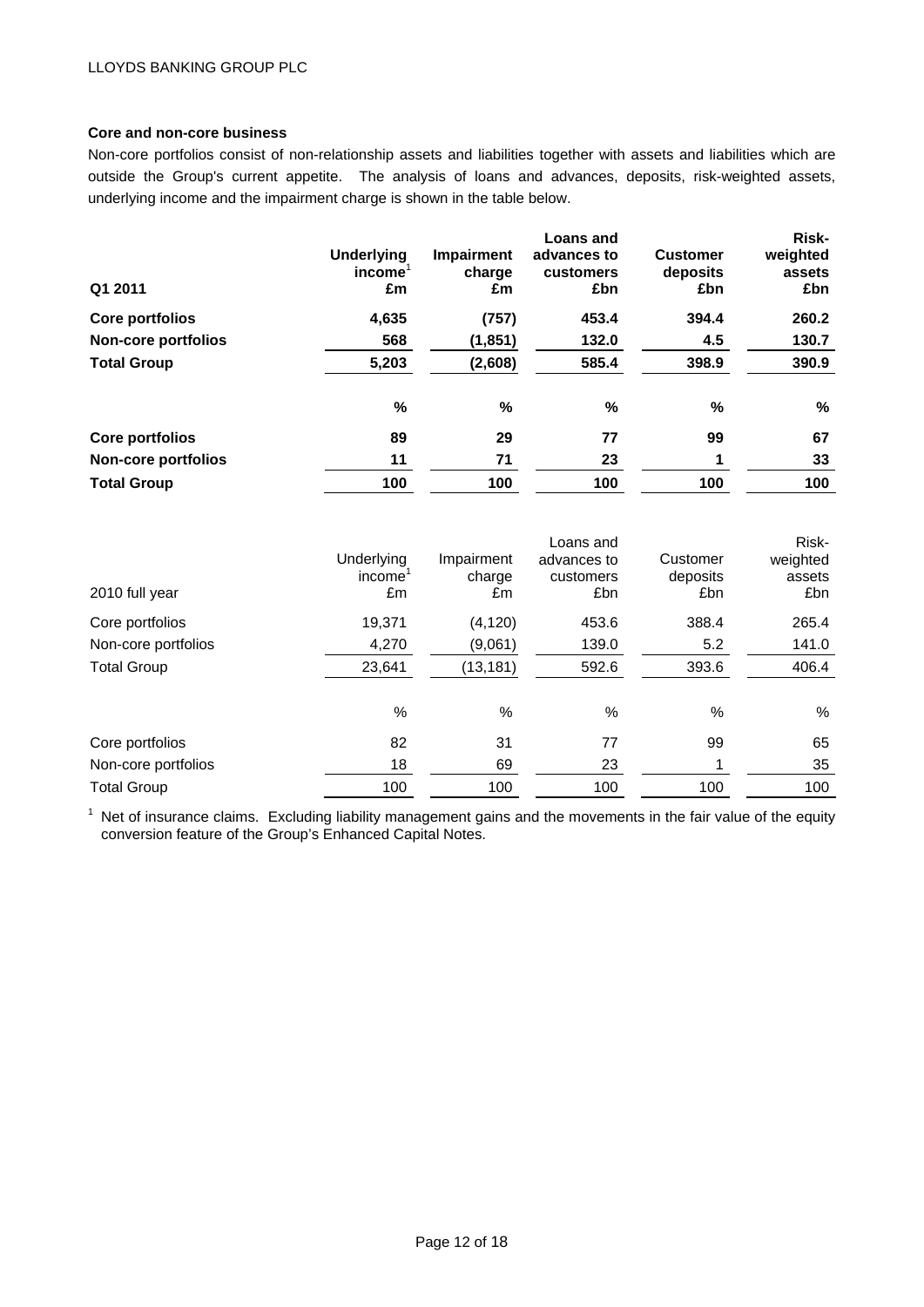#### **Balance sheet**

|                            | As at<br>31 Mar<br>2011<br>£bn | As at<br>31 Dec<br>2010<br>£bn |
|----------------------------|--------------------------------|--------------------------------|
| Funded assets <sup>1</sup> | 632.9                          | 655.0                          |
| Non-core assets            | 174.0                          | 194.7                          |

 $1$  Includes loans and advances to customers, loans to banks and debt securities not eligible as primary assets.

|                                         | <b>Three</b> | Three    | Three    |
|-----------------------------------------|--------------|----------|----------|
|                                         | months       | months   | months   |
|                                         | ended        | ended    | ended    |
|                                         | 31 Mar       | 31 Mar   | 31 Dec   |
|                                         | 2011         | 2010     | 2010     |
| Average interest-earning banking assets | £612.1bn     | £649.5bn | £628.6bn |

#### **Rightsizing the balance sheet**

Total Group funded assets decreased to £632.9 billion from £655.0 billion at 31 December 2010, and average interest-earning banking assets decreased to £612.1 billion, principally as a result of reductions in non-core assets.

We are pleased with the substantial progress made on our balance sheet reduction plans in the first three months of 2011. Previously, we set out our strategy to reduce non-core assets, including non-relationship assets and businesses which are outside our current appetite, by some £200 billion from a pool of £300 billion. This strategy has been very effective and so far reductions of £126 billion have been achieved with £20.7 billion in the first quarter of 2011.

#### **Capital resources**

|                      | As at<br>31 Mar<br>2011 | As at<br>31 Dec<br>2010 |
|----------------------|-------------------------|-------------------------|
| Risk-weighted assets | £390.9bn                | £406.4bn                |
| Core tier 1 ratio    | 10.0%                   | 10.2%                   |
| Tier 1 capital ratio | 11.4%                   | 11.6%                   |
| Total capital ratio  | 14.8%                   | 15.2%                   |

#### **Strong capital ratios**

Our core tier 1 ratio now stands at 10.0 per cent (Q4 2010: 10.2 per cent), reflecting the effect of the statutory loss, partially offset by a reduction in risk-weighted assets. Risk-weighted assets reduced by 4 per cent to £390.9 billion, driven by the run-down of our non-core asset portfolio in the first quarter, strong management of risk and tighter risk criteria for new business. We do not expect further reductions in risk-weighted assets in the remainder of the year, given that anticipated model changes are expected to offset the effect of further asset reductions.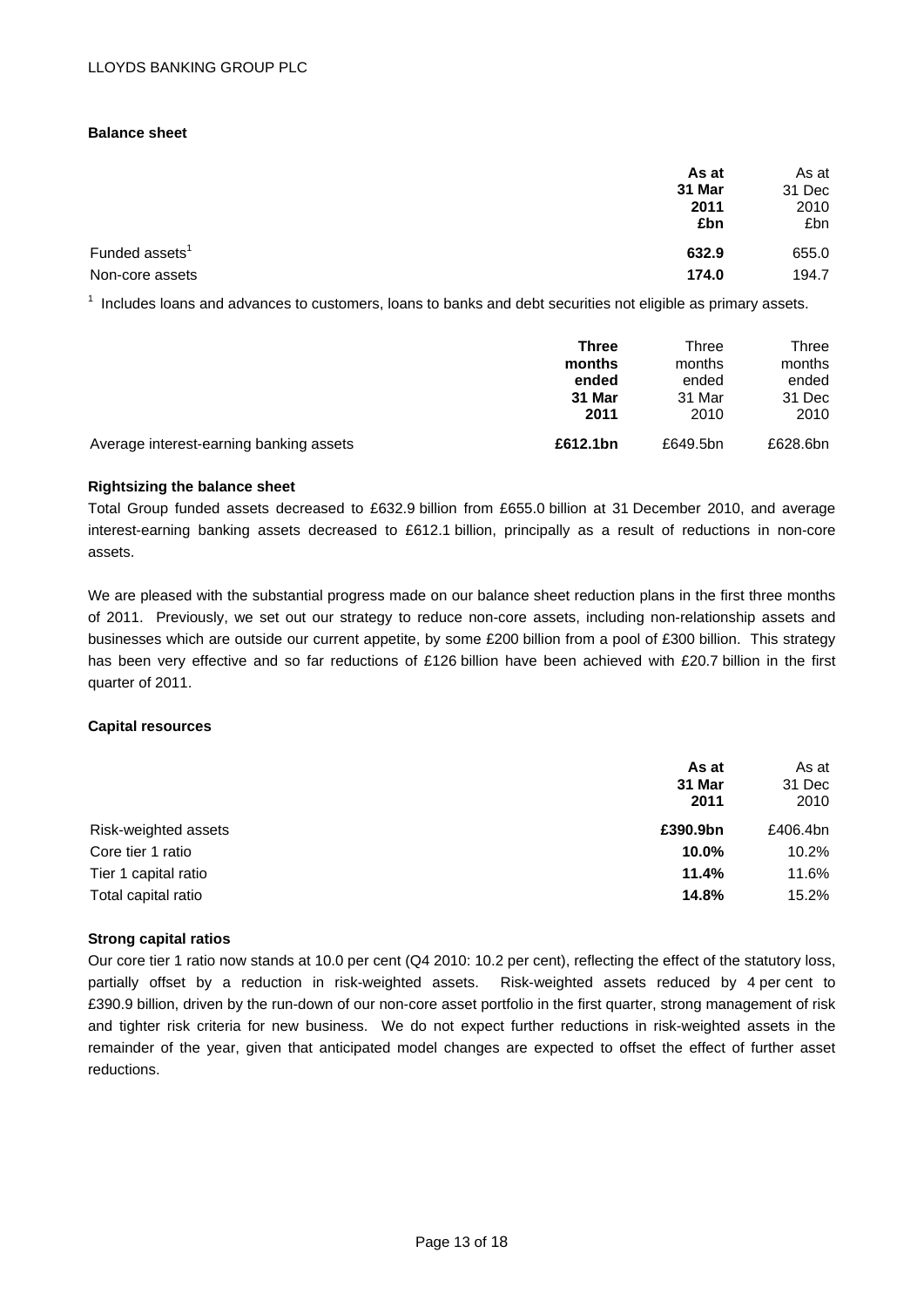# **Liquidity and funding**

|                                                                        | As at<br>31 Mar<br>2011 | As at<br>31 Dec<br>2010 |
|------------------------------------------------------------------------|-------------------------|-------------------------|
| Wholesale funding                                                      | £303.1bn                | £298.0bn                |
| Customer deposits <sup>1</sup>                                         | £389.3bn                | £382.5bn                |
| Loan to deposit ratio <sup>2</sup>                                     | 148%                    | 154%                    |
| Core business loan to deposit ratio <sup>2</sup>                       | 116%                    | 119%                    |
| Government and central bank funding                                    | £70.4bn                 | £96.6bn                 |
| Proportion of wholesale funding with maturity of greater than one year | 49%                     | 50%                     |

 $1$  Excludes repos.

<sup>2</sup> Excludes repos and reverse repos.

# **A strengthened liquidity and funding position**

The Group made excellent progress against its funding objectives in 2010 and this continued in the first quarter of 2011, with £13.5 billion of public term issuance across a broad range of products and currencies. The Group continues to benefit from access to a broad range of funding products and markets, and has continued to diversify its funding base by accessing new markets previously untapped by the Group.

The Group also continues to enhance its liquidity position with support from a robust and stable customer deposit base. Total customer deposits (excluding repos) increased by £6.8 billion in the last three months reflecting good growth in relationship deposits in Retail and in Wealth and International. During the quarter we continued to build our current account and savings customer franchises, increasing deposit balances, in what remains a competitive market for customer deposits.

This excellent progress in funding, together with customer deposit growth and the reduction in the size of our balance sheet, facilitated an accelerated reduction in liquidity support from government and central bank sources, with £26.2 billion achieved in the first quarter of 2011 leaving £70.4 billion outstanding.

During the last three months the absolute level of Group wholesale funding increased slightly to £303.1 billion, from £298.0 billion at the end of 2010, reflecting new issuance during the quarter. The tenor of issuance in the first quarter of 2011 also allowed the Group to broadly maintain its maturity profile of wholesale funding with 49 per cent of wholesale funding having a maturity date greater than one year at 31 March 2011. By the end of March 2011, our loan to deposit ratio, excluding repos and reverse repos, had improved to 148 per cent from 154 per cent at 31 December 2010.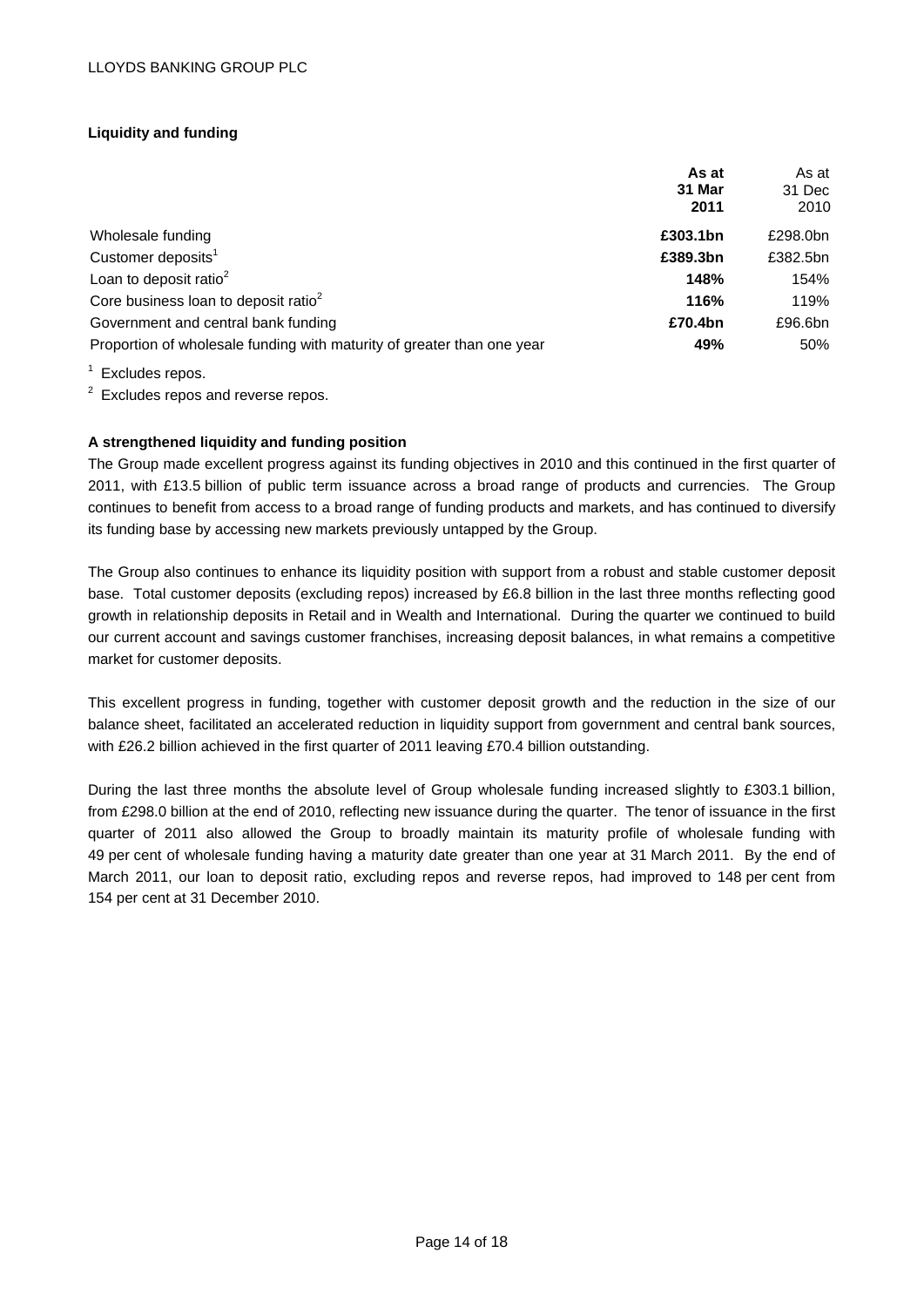# **Notes**

#### *Integration costs*

One-off integration costs of £333 million were incurred in the first quarter of 2011, bringing the total integration costs since the HBOS acquisition to £3,083 million. The integration costs relate to severance, IT and business costs of implementation.

#### *Volatility arising in insurance businesses*

A large proportion of the funds held by the Group's insurance businesses are invested in assets which are expected to be held on a long-term basis and which are inherently subject to short-term investment market fluctuations. Whilst it is expected that these investments will provide enhanced returns over the longer term, the short-term effect of investment market volatility can be significant. In the first three months of 2011, lower equity market returns compared to our long-term assumptions have contributed to negative insurance and policyholder interests volatility of £28 million and £49 million respectively. This compares to positive insurance volatility of £97 million and policyholder interests volatility of £117 million in the first quarter of 2010.

#### *Taxation*

The tax credit for the quarter to 31 March 2011 was £1,041 million. This reflects a higher effective tax rate than the UK statutory rate primarily due to the net effect of unrelieved losses now recognised, policyholder tax, and the effect on deferred tax of the reduction in the UK corporation tax rate to 26 per cent with effect from 1 April 2011, which passed into legislation on 29 March 2011.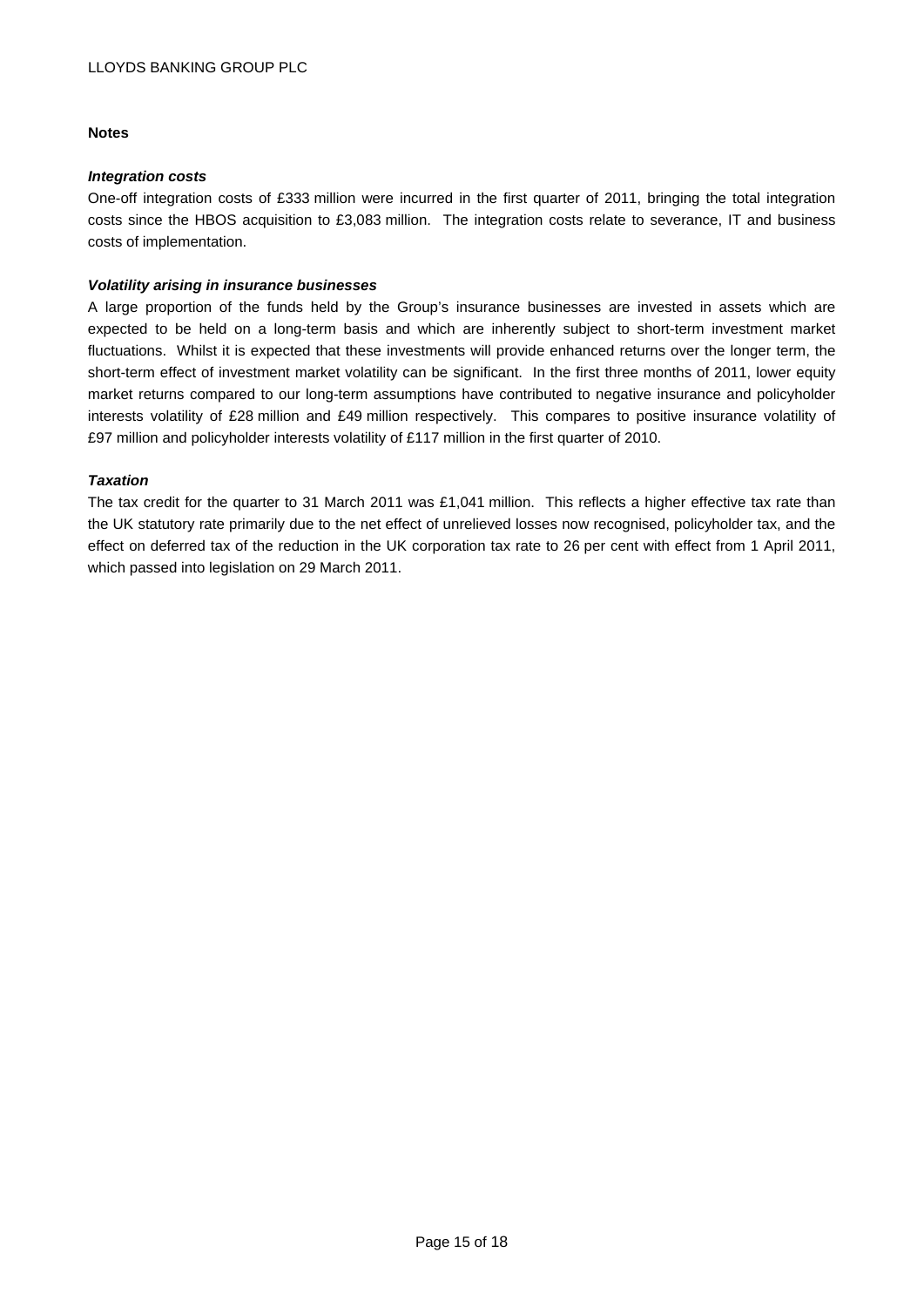# **STATUTORY CONSOLIDATED INCOME STATEMENT (UNAUDITED)**

|                                                   | <b>Three</b><br>months<br>ended<br>31 Mar<br>2011<br>£ million | Three<br>months<br>ended<br>31 Mar<br>2010<br>£ million |
|---------------------------------------------------|----------------------------------------------------------------|---------------------------------------------------------|
| Interest and similar income                       | 6,648                                                          | 7,352                                                   |
| Interest and similar expense                      | (3,756)                                                        | (4, 323)                                                |
| Net interest income                               | 2,892                                                          | 3,029                                                   |
| Fee and commission income                         | 1,068                                                          | 1,111                                                   |
| Fee and commission expense                        | (326)                                                          | (365)                                                   |
| Net fee and commission income                     | 742                                                            | 746                                                     |
| Net trading income                                | 1,115                                                          | 5,614                                                   |
| Insurance premium income                          | 2,048                                                          | 2,133                                                   |
| Other operating income                            | 842                                                            | 821                                                     |
| Other income                                      | 4,747                                                          | 9,314                                                   |
| <b>Total income</b>                               | 7,639                                                          | 12,343                                                  |
| Insurance claims                                  | (2, 451)                                                       | (6, 310)                                                |
| Total income, net of insurance claims             | 5,188                                                          | 6,033                                                   |
| Operating expenses                                | (6, 485)                                                       | (3,373)                                                 |
| <b>Trading surplus</b>                            | (1, 297)                                                       | 2,660                                                   |
| Impairment                                        | (2, 183)                                                       | (1, 911)                                                |
| Share of results of joint ventures and associates | 10                                                             | (28)                                                    |
| (Loss) profit before tax                          | (3,470)                                                        | 721                                                     |
| <b>Taxation</b>                                   | 1,041                                                          | (517)                                                   |
| (Loss) profit for the period                      | (2, 429)                                                       | 204                                                     |
| Profit attributable to non-controlling interests  | 10                                                             | 35                                                      |
| (Loss) profit attributable to equity shareholders | (2, 439)                                                       | 169                                                     |
| (Loss) profit for the period                      | (2, 429)                                                       | 204                                                     |
| <b>Basic earnings per share</b>                   | (3.6)p                                                         | 0.3p                                                    |
| Diluted earnings per share                        | (3.6)p                                                         | 0.3p                                                    |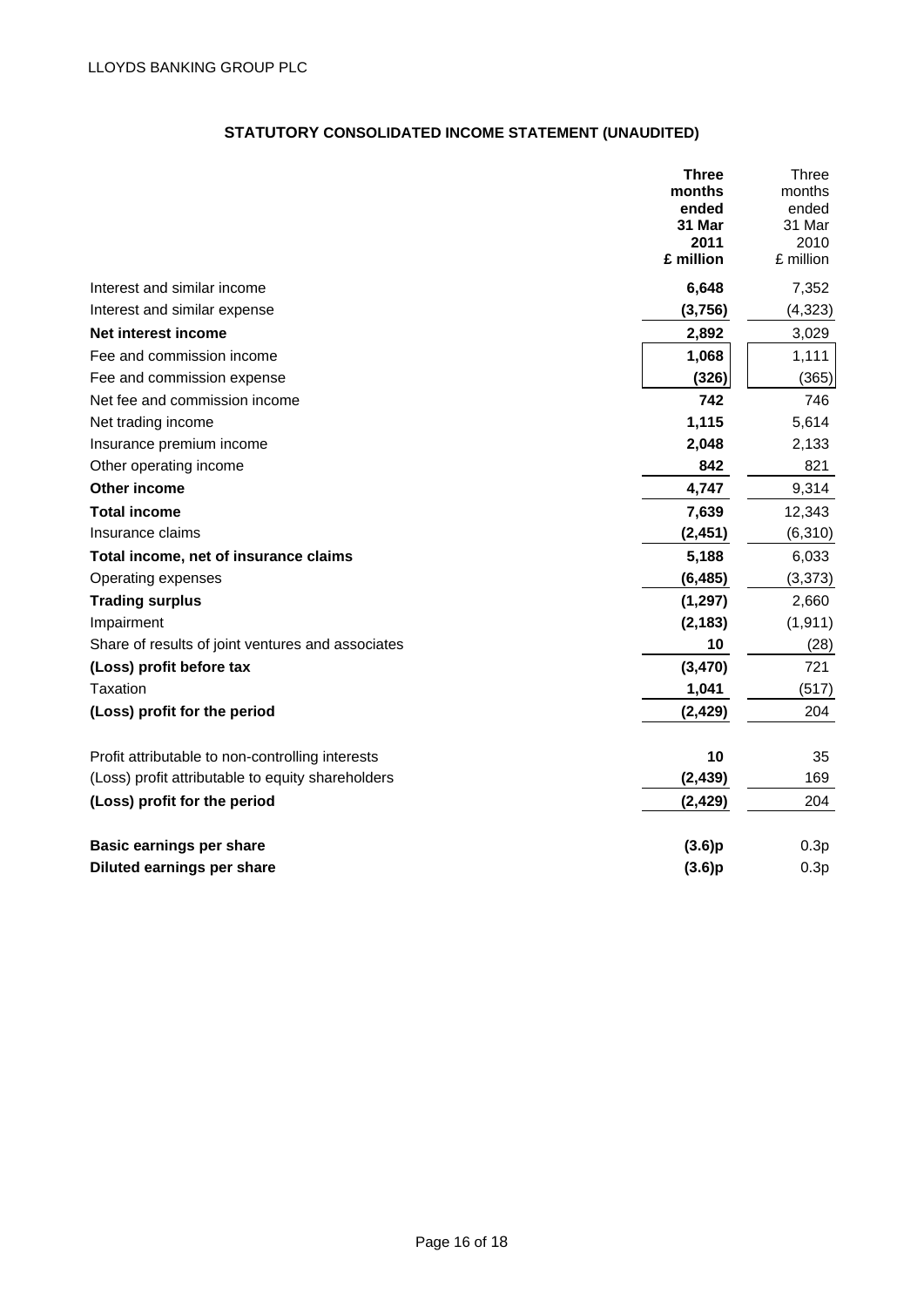# **SUMMARY CONSOLIDATED BALANCE SHEET (UNAUDITED)**

|                                                                              | As at<br>31 Mar   | As at<br>31 Dec   |
|------------------------------------------------------------------------------|-------------------|-------------------|
|                                                                              | 2011<br>£ million | 2010<br>£ million |
|                                                                              |                   |                   |
| <b>Assets</b>                                                                |                   |                   |
| Cash and balances at central banks                                           | 54,185            | 38,115            |
| Trading and other financial assets at fair value through profit or loss      | 154,995           | 156,191           |
| Derivative financial instruments                                             | 44,371            | 50,777            |
| Loans and receivables:                                                       |                   |                   |
| Loans and advances to customers                                              | 585,431           | 592,597           |
| Loans and advances to banks                                                  | 30,046            | 30,272            |
| Debt securities                                                              | 18,919            | 25,735            |
|                                                                              | 634,396           | 648,604           |
| Available-for-sale financial assets                                          | 33,881            | 42,955            |
| Held-to-maturity investments                                                 | 7,784             | 7,905             |
| Other assets                                                                 | 52,887            | 47,027            |
| <b>Total assets</b>                                                          | 982,499           | 991,574           |
| <b>Liabilities</b>                                                           |                   |                   |
| Deposits from banks                                                          | 38,353            | 50,363            |
| Customer deposits                                                            | 398,867           | 393,633           |
| Trading and other financial liabilities at fair value through profit or loss | 22,547            | 26,762            |
| Derivative financial instruments                                             | 37,199            | 42,158            |
| Debt securities in issue                                                     | 232,528           | 228,866           |
| Liabilities arising from insurance and investment contracts                  | 132,050           | 132,092           |
| Subordinated liabilities                                                     | 35,124            | 36,232            |
| Other liabilities                                                            | 41,558            | 34,566            |
| <b>Total liabilities</b>                                                     | 938,226           | 944,672           |
|                                                                              |                   |                   |
| <b>Total equity</b>                                                          | 44,273            | 46,902            |